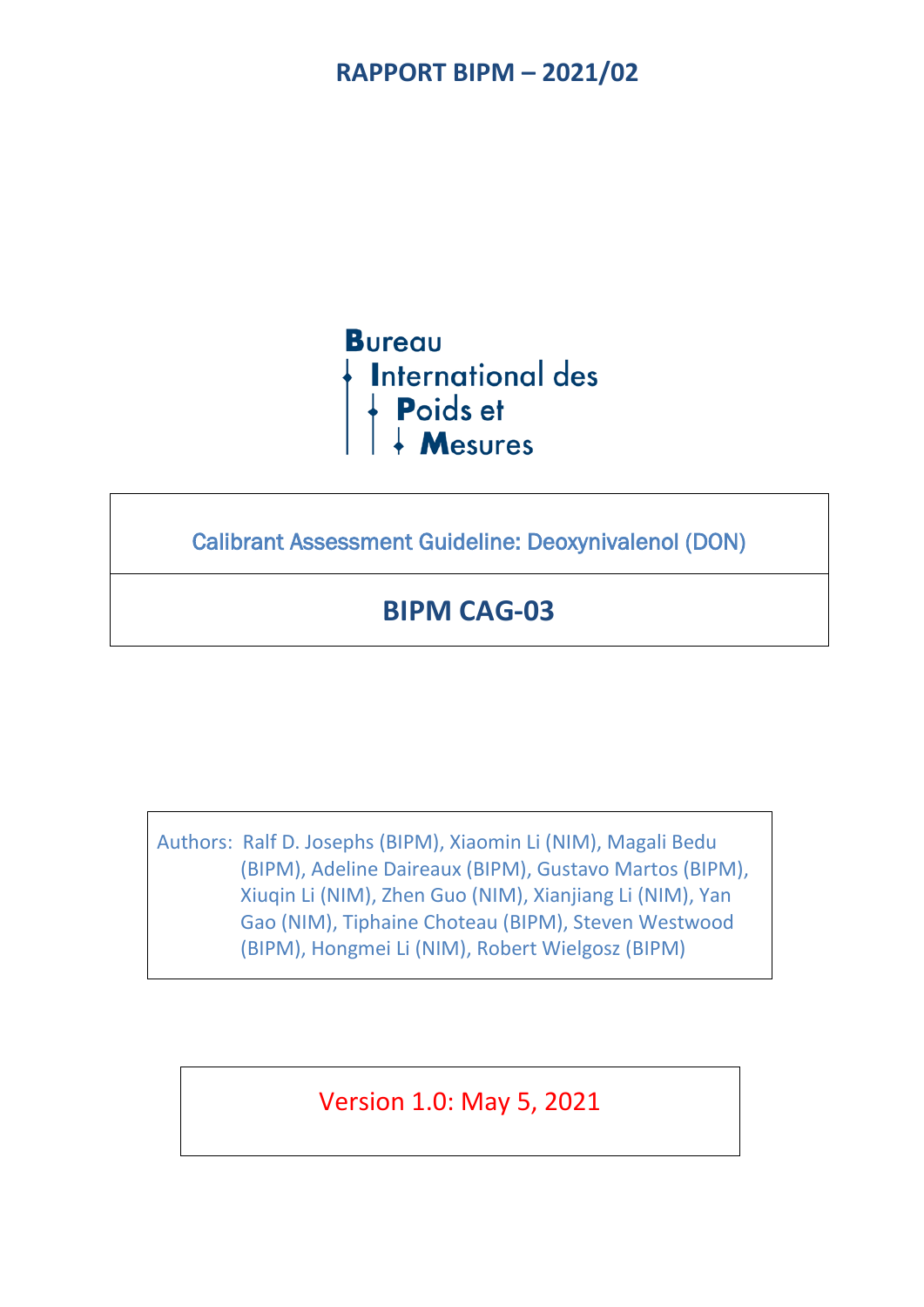## RAPPORT BIPM-2021/02

# **BIPM CAG-03: Deoxynivalenol (DON)**

#### **Table of Contents**

| 1. SCOPE                                                            | 4              |
|---------------------------------------------------------------------|----------------|
| <b>2. INTRODUCTION</b>                                              | 4              |
| <b>3. PROPERTIES OF DON SOLUTIONS</b>                               | 5              |
|                                                                     |                |
| 3.1 Hazards identification                                          | 5              |
| 3.1.1 Protective measures                                           | 5              |
| 3.1.2 Emergency procedures                                          | 5              |
| 3.1.3 Spillage / Projections                                        | 6              |
| 3.2 Physical and chemical properties                                | 6              |
| 3.3 Structure                                                       | $\overline{ }$ |
| 4. METHODS FOR THE CHARACTERIZATION OF DON SOLUTIONS                | 7              |
| 4.1 DON and related structure impurities analysis by LC-DAD-MS/MS   | 7              |
| 4.1.1 Materials                                                     | 9              |
| 4.1.2 Sample preparation                                            | 9              |
| 4.1.3 Instrumentation                                               | 9              |
| 4.1.4 Liquid chromatography parameters                              | 9              |
| 4.1.5 DAD detection parameters                                      | 10             |
| 4.1.6 MS/MS detection parameters                                    | 10             |
| 4.1.7 Data analysis                                                 | 11             |
| 5. CHARACTERIZATION SUMMARY OF THE DON STOCK SOLUTION               | 11             |
| 5.1 Preparation and value assignment                                | 11             |
| 5.2 Stability study                                                 | 12             |
| 5.3 Homogeneity study and combined uncertainty                      | 13             |
| 6. PREPARATION AND CHARACTERIZATION OF THE DON CALIBRATION SOLUTION | 14             |
| <b>6.1 Preparation and ampouling</b>                                | 14             |
| 6.2 Stability study                                                 | 15             |
| 6.2.1 Study design                                                  | 15             |
| 6.2.2 Stability study measurements                                  | 15             |
| 6.2.3 Stability data evaluation                                     | 17             |
| 6.2.4 Stability uncertainty contribution                            | 21             |
| 6.3 Homogeneity study                                               | 21             |
| 6.3.1 Study design                                                  | 21             |
| 6.3.2 Homogeneity study measurements                                | 21             |
| 6.3.3 Homogeneity data evaluation                                   | 21             |

**Page | 2 of 29**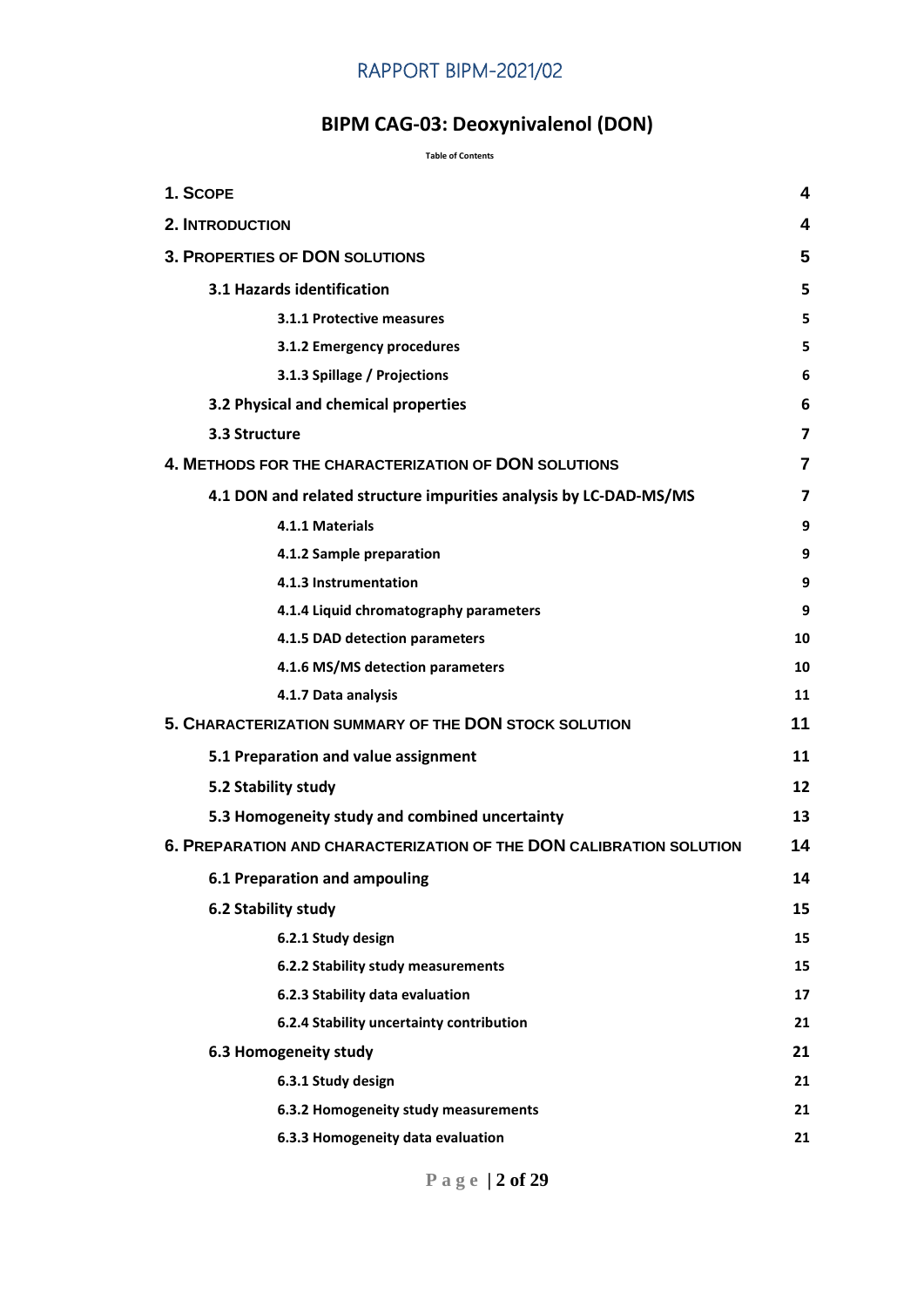## RAPPORT BIPM-2021/02

| 6.4 Mass fraction value assignment and uncertainty         | 25. |
|------------------------------------------------------------|-----|
| 6.5 Mass fraction value verification by analytical methods | 27  |
| <b>7. ACKNOWLEDGEMENTS</b>                                 | 28  |
| <b>8. REFERENCES</b>                                       | 28  |
|                                                            |     |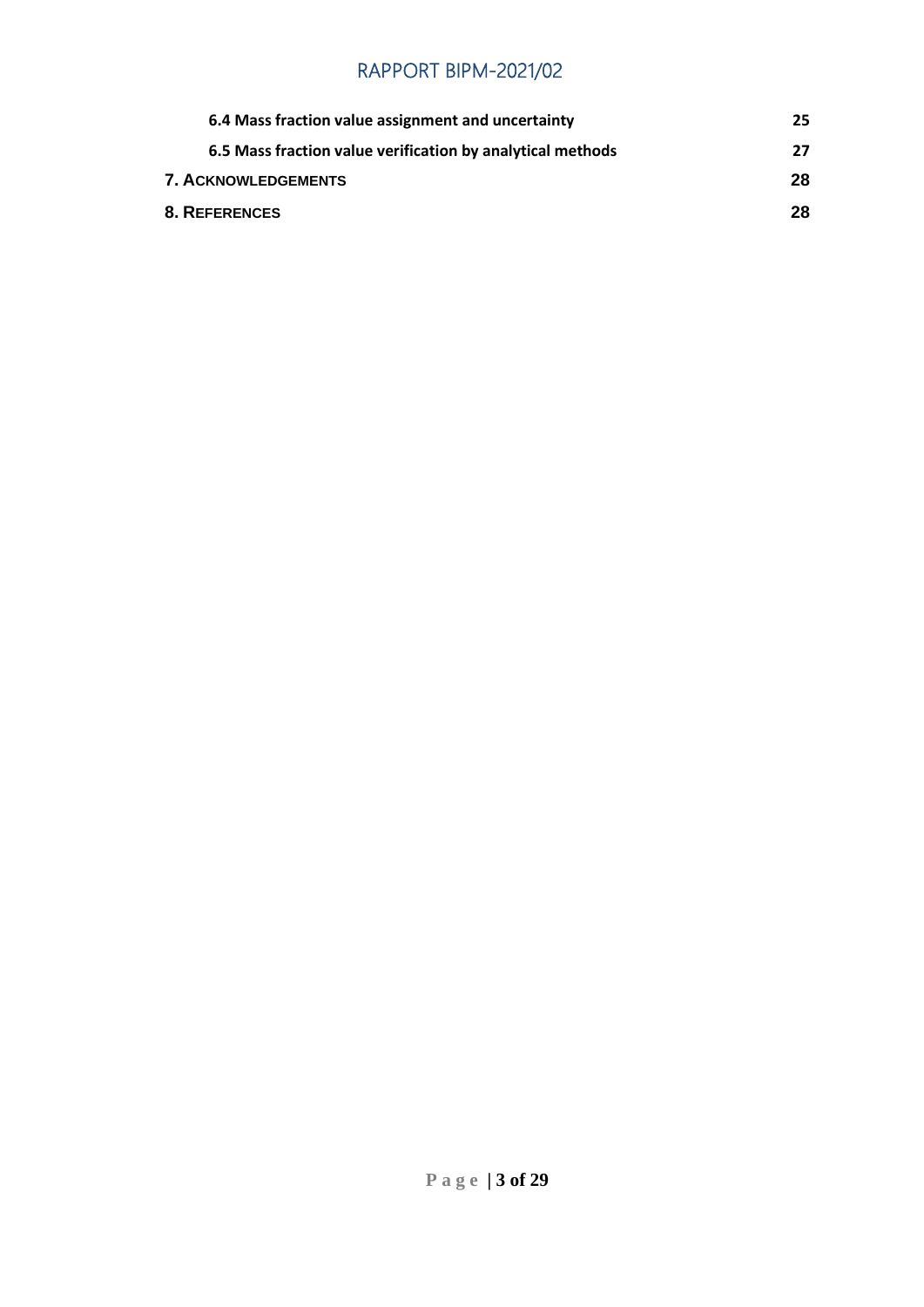#### <span id="page-3-0"></span>**1. Scope**

This document has been prepared to provide guidance on the preparation and value assignment of a calibration solution of **deoxynivalenol (DON)** in the mass fraction range of 10-100 mg/kg. The calibration solution is prepared by gravimetric dilution of a gravimetrically prepared stock solution having known DON mass fraction and it is intended for use as a primary calibrator for DON analysis.

The information summarized in the document was obtained as part of the BIPM Metrology for Safe Food and Feed Programme for capacity building and knowledge transfer on the production and characterization of reference materials for mycotoxin analysis.

#### <span id="page-3-1"></span>**2. Introduction**

In collaboration with the National Institute of Metrology, China (NIM) and the National Metrology Institute of South Africa (NMISA), the BIPM initiated in 2016 a Capacity Building and Knowledge Transfer program for Metrology for Safe Food and Feed (MMCBKT) in Developing Economies (1). This project is designed to allow NMIs/DIs to work together to strengthen the worldwide mycotoxin metrology infrastructure; provide knowledge transfer to scientists developing capabilities in this area and to enable NMIs/DIs in developing regions to provide calibrants, matrix reference materials and proficiency test samples that support testing activities and laboratory services for mycotoxin analysis within their countries.

Calibration solutions prepared from well characterized, high purity compounds are the source of metrological traceability of most routine organic analysis results. The preparation and characterization of these solutions is therefore essential within the measurement infrastructure that supports the delivery of reliable results. It is particularly challenging in the case of the provision of standards to underpin mycotoxin testing in developing economies due to stringent export / import regulations, challenging logistics and high costs.

Deoxynivalenol (DON) belongs to the large group of trichothecene mycotoxins. It is produced by certain fungi of the genus *Fusarium* that predominantly infect wheat, corn, oats, barley, rice, and other grains in the field or during storage. The exposure risk to human is directly through foods of plant origin (flour, bread, breakfast cereals, noodles, infant foods, pancakes, malt and beer) or indirectly through foods of animal origin (carry-over). DON occurs as predominant mycotoxin in the northern part of the globe and due to the adverse effects in animals, DON is known as one of the most significant for animal production (decrease in feed intake and reduced weight gain). The main toxic effect of DON is the inhibition of protein synthesis and mitochondrial function leading to effects such as immunosuppression and cytotoxic effects. DON affects animal and human health causing acute temporary nausea, vomiting, diarrhoea, abdominal pain, headache, dizziness, and fever. DON is a polar and water-soluble chemical compound and it is heat-stable, being able to partially withstand temperatures within the range of 170 °C to 350 °C, with no reduction of DON concentration after 30 min at 170 °C (2, 3, 4). The analytical difficulty and the economic importance of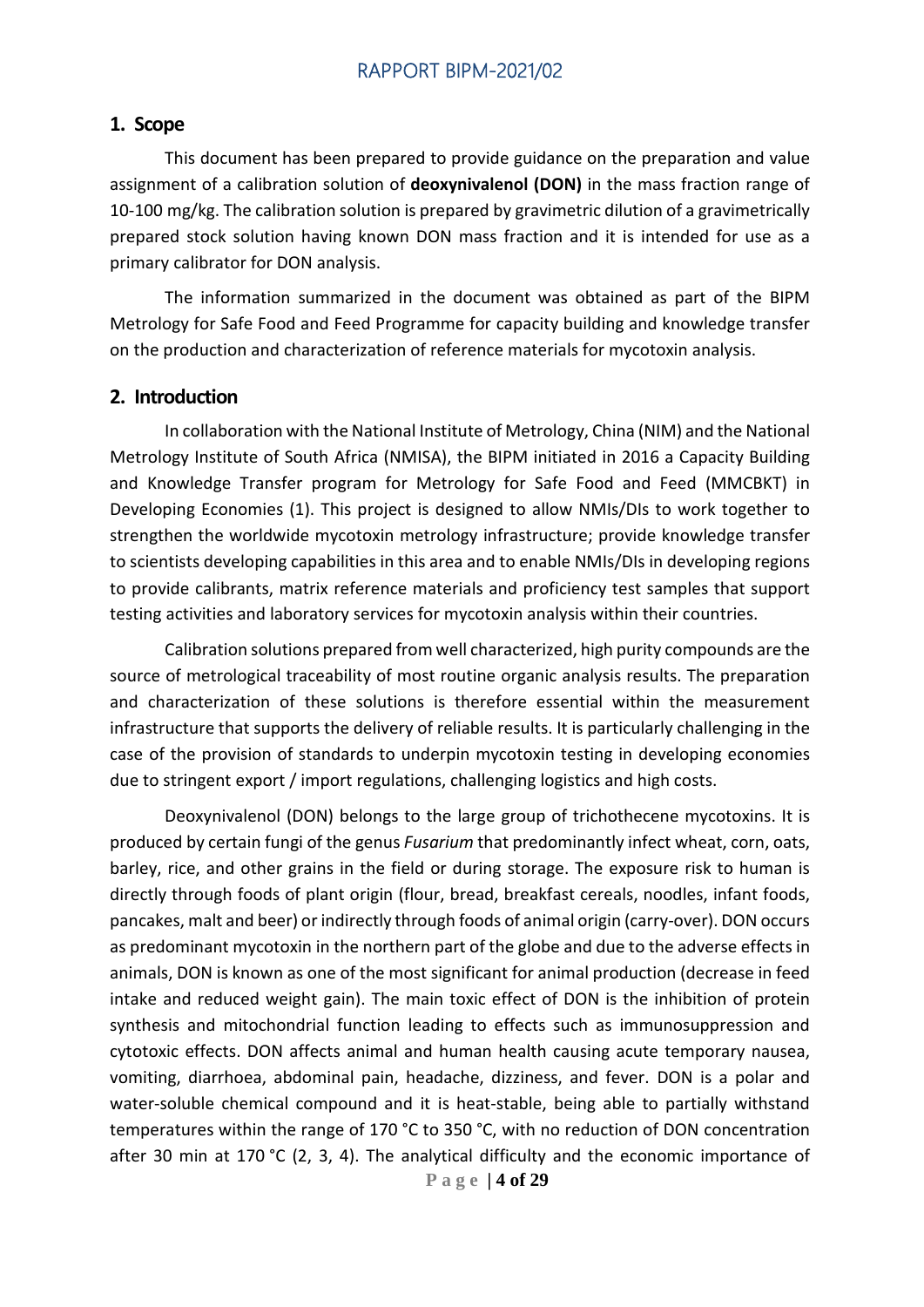controlling DON in food and feed support the need for solution and matrix certified reference materials. They are invaluable tools to ensure comparability and traceability in DON measurements and are very useful for the implementation of written standards, legislation/regulations and laboratory accreditation.

The present guideline summarizes methods that can be used for the preparation and characterization of DON calibration solutions. The method development and validation studies carried out within the BIPM MMCBKT program are the basis for the results and procedures described herein. The document is intended to be of use to other metrology institutes and reference measurement service providers needing to prepare and characterize their own DON primary calibrator solution to underpin the metrological traceability of results. Stock and calibration solutions were prepared from a DON source material. For the MMCBKT programme that material was value assigned in-house for purity. Methods for the characterization of DON pure materials are described in a separate purity evaluation guideline (PEG) (5). The DON solutions prepared gravimetrically from the MMCBKT source material were value assigned and dispensed into glass ampoules and flame sealed. A range of analytical methods were developed to quantify the mass fractions of DON and related structure impurities in solution in order to evaluate the homogeneity and stability of the materials, as well as to verify the gravimetrically assigned DON solution mass fraction value.

## <span id="page-4-0"></span>**3. Properties of DON solutions**

## <span id="page-4-1"></span>**3.1 Hazards identification**

The substance poses high potential risks for human health if handled inappropriately. It is acutely toxic by inhalation, in contact with skin and if swallowed. Exposure to DON solutions may cause skin or eye corrosion, cough, shortness of breath, headache, nausea and vomiting. Recommendations for handling high-purity solid samples of DON are given in reference (6).

**DISCLAIMER**: The safety recommendations given in this section are based on literature reported best practice and are not verified by the BIPM.

#### 3.1.1 **Protective measures**

<span id="page-4-2"></span>Avoid breathing of vapours, mist or gas. Wear protective gloves, goggles and clothing. Take special care to avoid skin exposure if handling solutions and work in adequately ventilated areas. Wash hands thoroughly after handling.

## 3.1.2 **Emergency procedures**

<span id="page-4-3"></span>**General advice:** Immediately call a POISON CENTER or doctor/physician. Show this safety data sheet to the doctor in attendance. Move out of dangerous area.

**If inhaled:** Move person into fresh air. If not breathing give artificial respiration. Consult a physician.

**In case of skin contact:** Wash off with soap and plenty of water. Consult a physician.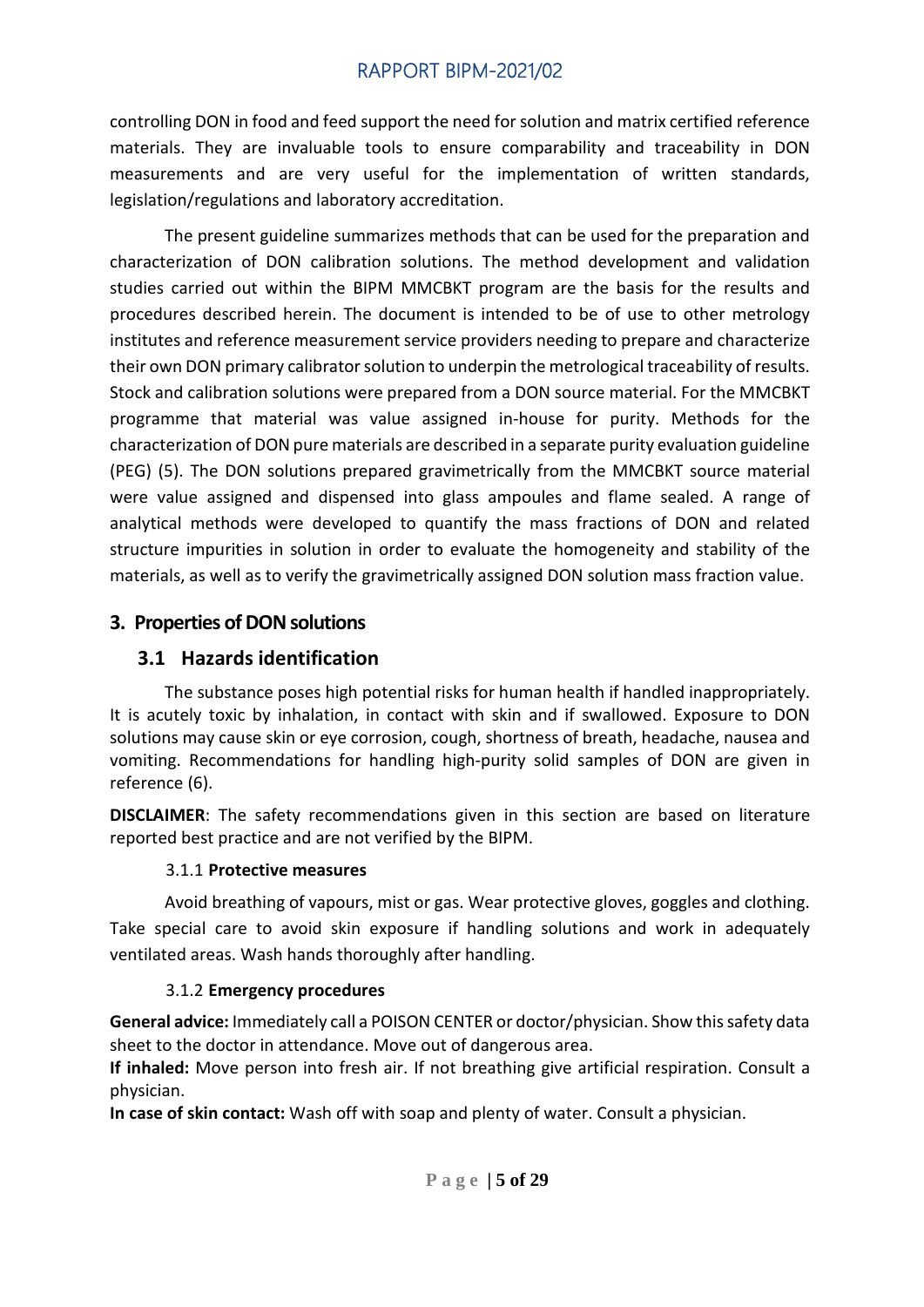**In case of eye contact:** Rinse thoroughly with plenty of water for at least 15 min and consult a physician.

**If swallowed:** Immediately call a POISON CENTRE or doctor/physician. Never give anything by mouth to an unconscious person. Rinse mouth with water.

## 3.1.3 **Spillage / Projections**

<span id="page-5-0"></span>Contain spillage and then collect by wet-brushing and place in container for disposal. Keep in suitable, closed containers for disposal according to local regulations.

## <span id="page-5-1"></span>**3.2 Physical and chemical properties**

| Common Name:                | <b>Deoxynivalenol (DON)</b>                                                                                                  |
|-----------------------------|------------------------------------------------------------------------------------------------------------------------------|
| Synonyms:                   | $(3\beta,7\alpha)$ -3,7,15-Trihydroxy-12,13-epoxytrichothec-9-en-8-one<br>or Vomitoxin                                       |
| <b>CAS Registry Number:</b> | 51401-10-8                                                                                                                   |
| <b>Molecular Formula:</b>   | $C_{15}H_{20}O_6$                                                                                                            |
| <b>Molar Mass:</b>          | 296.31 g/mol                                                                                                                 |
| Monoisotopic mass:          | 296.125988 g/mol                                                                                                             |
| Melting point:              | 152 °C (7)                                                                                                                   |
| Appearance:                 | White crystalline powder                                                                                                     |
| Solubility:                 | Soluble in water. Soluble in polar organic solvents methanol,<br>ethanol, acetonitrile, etc. (7)                             |
| UV maximum:                 | 219 nm ( $\epsilon$ = 6983 ± 126 L·mol <sup>-1</sup> ·cm <sup>-1</sup> in acetonitrile)<br>(5,8) Erreur ! Signet non défini. |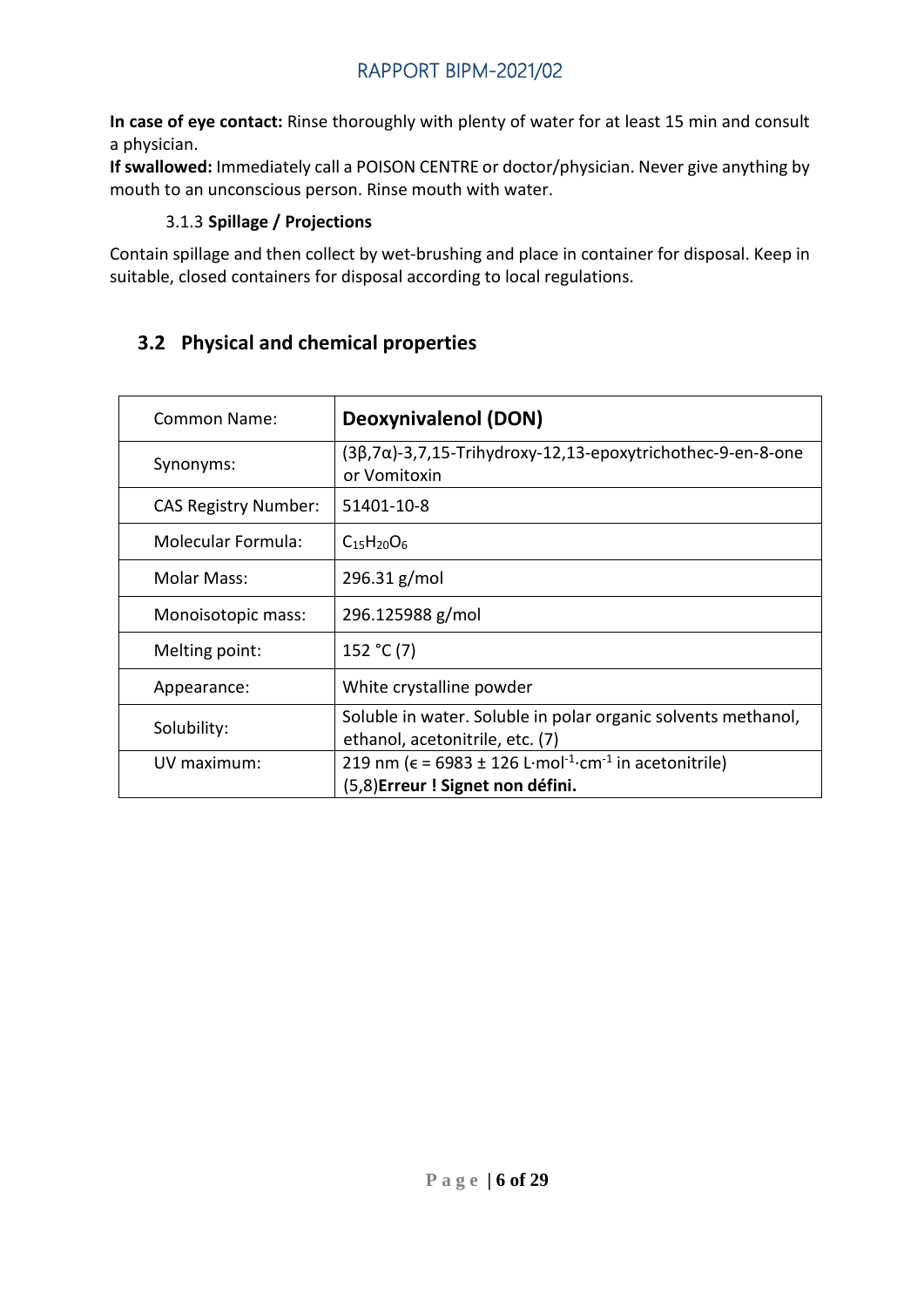## <span id="page-6-0"></span>**3.3 Structure**



*Figure 1. Chemical structure of deoxynivalenol (DON). C15H20O6. Mw = 296.31 Da.*

## <span id="page-6-1"></span>**4. Methods for the characterization of DONsolutions**

This section of the guideline describes the methods developed during the BIPM MMCBKT program for the characterization of DON stock and calibration solutions prepared from the source DON material. The methods are the basis for the stability and homogeneity studies and for the analytical confirmation of the DON mass fraction value assigned gravimetrically.

**DISCLAIMER:** Commercial instruments, software and materials are identified in this document in order to describe some procedures. This does not imply a recommendation or endorsement by the BIPM nor does it imply that any of the instruments, equipment and materials identified are necessarily the best available for the purpose.

## <span id="page-6-2"></span>**4.1 DON and related structure impurities analysis by LC-DAD-MS/MS**

A method based on liquid chromatography inline coupled to diode array detection (DAD) and tandem mass spectrometry (MS/MS) was developed for the quantification of related structure impurities in the DON source material (BIPM ref. OGO.179). Details on the method development and validation are described in the purity evaluation guideline (5). Briefly, commercial standards were purchased from A Chemtek Inc., First Standard for the potential impurities nivalenol (NIV), 3-acetyleoxynivalenol (3-AcDON), deepoxydeoxynivalenol (DOM-1), nordeoxynivalenol A (norDON), 15-o-acetyl-4 deoxynivalenol (15-AcDON) and for the main compound deoxynivalenol (DON) (Figure 2). Figure 2 shows the chemical structure information of DON and related structure impurities. The purity of DON was assessed by qNMR while for the rest of impurities it was taken from information in the supplier's certificates. DON (BIPM ref. OGO.179) obtained from A Chemtek Inc., First Standard were used to prepare about 640 mg/kg acetonitrile solutions that served as the basis for the LC method development. The impurity standards were used to optimize the chromatographic separation and DAD as well as MS/MS detection parameters that are reported below. The method was validated in-house for the performance characteristics of linearity, precision and limits of detection and quantification.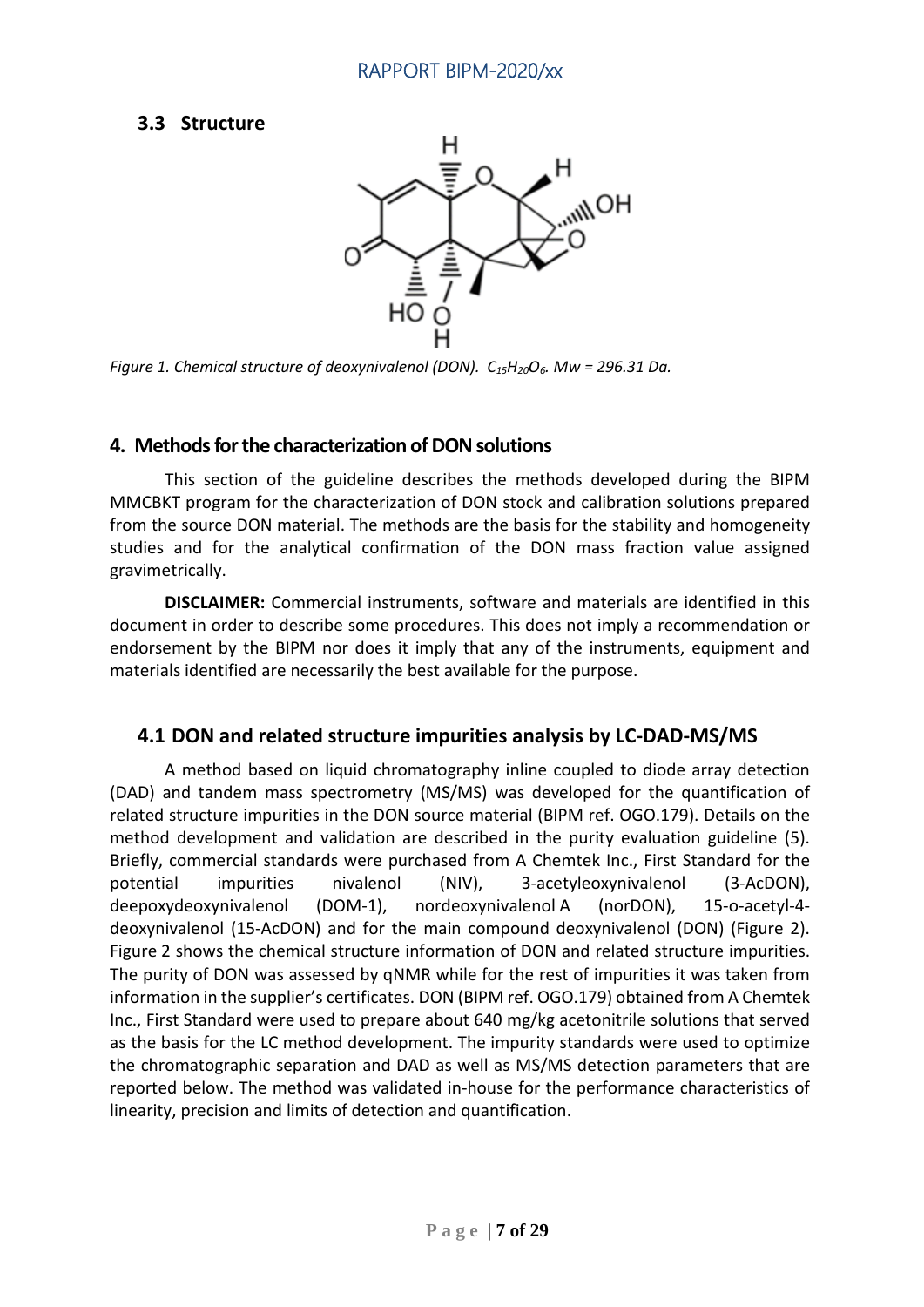OH

 $\Omega$ 



*Figure 2. Chemical structures of DON and related impurities optimized for LC-MS/MS detection.*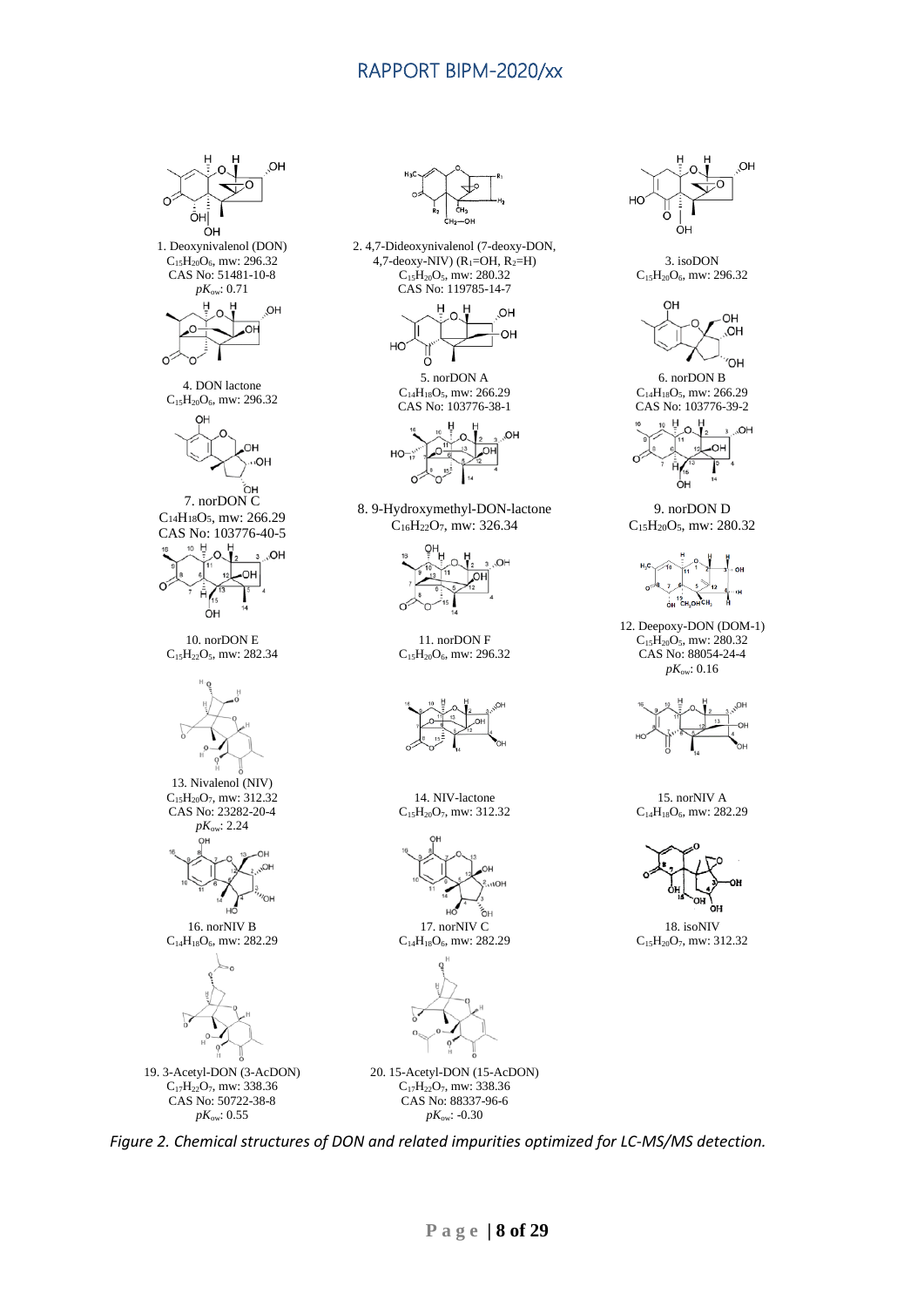#### <span id="page-8-0"></span>4.1.1 **Materials**

- Acetonitrile. HPLC gradient grade (HiPerSolv Chromanorm VWR)
- Ultrapure water (Milli-Q)
- DON stock (BIPM ref. OGP.034) and calibration (BIPM ref. OGP.033) solutions.
- Impurity standards: NIV, 3-AcDON, DOM-1, norDON and 15-AcDON (First Standard via NIM China).

#### 4.1.2 **Sample preparation**

<span id="page-8-1"></span>Ampoules of the stock or calibration solution were vortexed before opening and 0.5 mL aliquots of solution were transferred to glass injection vials and placed in the autosampler at 4 °C for immediate analysis.

#### 4.1.3 **Instrumentation**

<span id="page-8-2"></span>Liquid chromatography system Agilent 1100 HPLC equipped with a diode array detector (DAD) and coupled to a Sciex 4000 Qtrap mass spectrometry detector.

<span id="page-8-3"></span>

| Column:              | Phenomenex Kinetex EVO C <sub>18</sub> 100 Å, (250 $\times$ 4.6 mm, 2.6 µm) |                |  |  |
|----------------------|-----------------------------------------------------------------------------|----------------|--|--|
| Column temperature:  | 30 °C                                                                       |                |  |  |
| <b>Detector</b>      | DAD 219 nm (229 nm) and ref. wavelength 400 nm                              |                |  |  |
|                      | MS/MS                                                                       |                |  |  |
| <b>Mobile phase:</b> | A) H2O                                                                      |                |  |  |
|                      | B) Acetonitrile                                                             |                |  |  |
| Operation mode:      | Gradient (inclusive cleaning gradient)                                      |                |  |  |
| Solvent gradient     | Time (min)                                                                  | Mobile phase A |  |  |
|                      | 0                                                                           | 6.5%           |  |  |
|                      | 17                                                                          | 6.5%           |  |  |
|                      | 27                                                                          | 20%            |  |  |
|                      | 35                                                                          | 20 %           |  |  |
|                      | 45                                                                          | 95 %           |  |  |
|                      | 50                                                                          | 95 %           |  |  |
|                      | 51                                                                          | 6.5%           |  |  |
|                      | 60                                                                          | 6.5%           |  |  |
|                      | 606.5%                                                                      |                |  |  |
| Flow rate:           | $0.6$ mL/min                                                                |                |  |  |
| Injection volume:    | $2$ µL or $10$ µL                                                           |                |  |  |
| <b>Duration:</b>     | 60 min                                                                      |                |  |  |

#### 4.1.4 **Liquid chromatography parameters**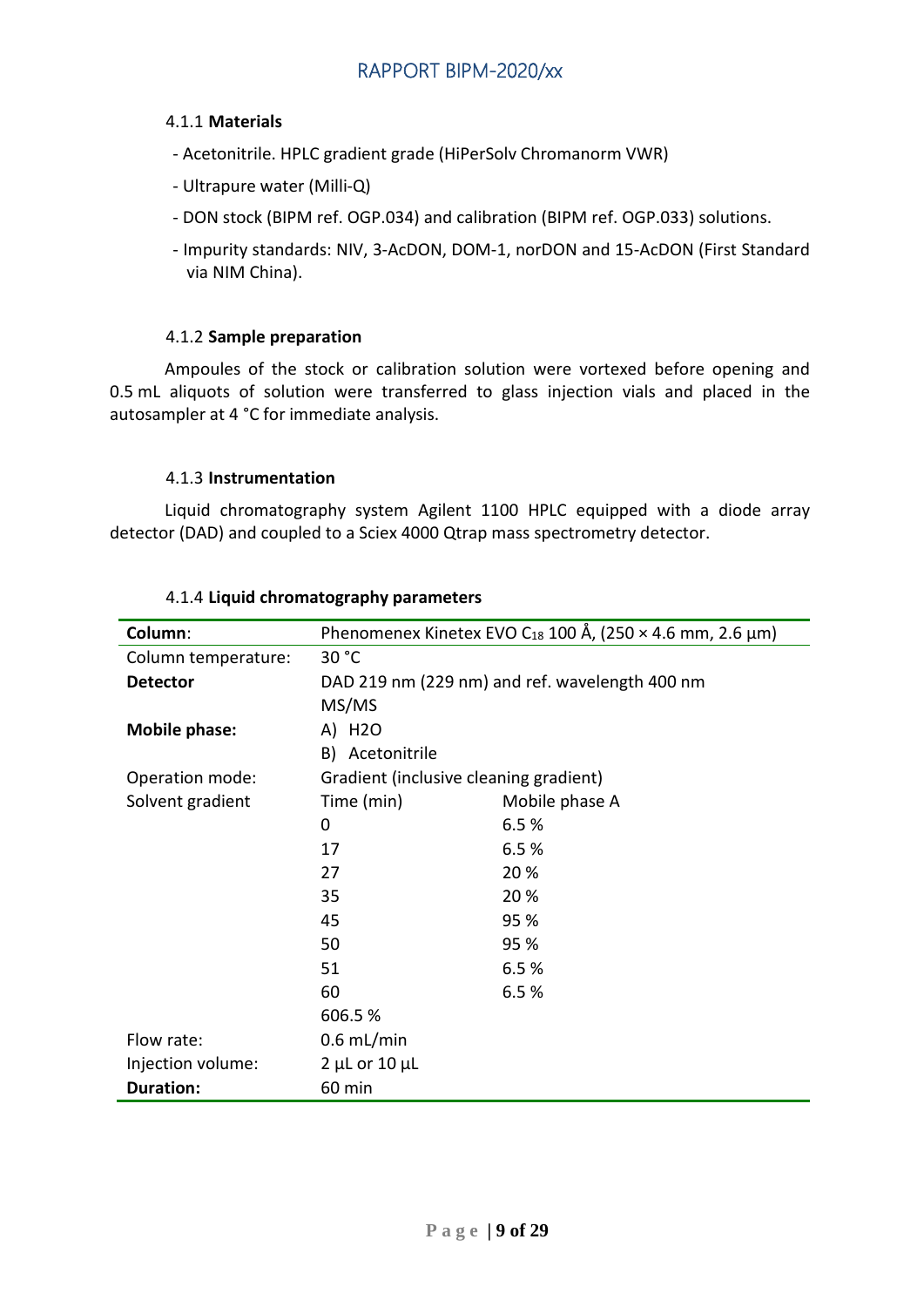To avoid contamination of the sensitive MS instrument by the high mass fraction level of the main DON compound, the mobile phase was diverted to waste during the elution window of DON. It was measured in the DAD detector but it did not reach the MS.

#### 4.1.5 **DAD detection parameters**

<span id="page-9-0"></span>The absorption wavelength used for the detection of the main component DON was 219 nm (step and slit widths 2 nm and 4 mm, respectively).

#### 4.1.6 **MS/MS detection parameters**

<span id="page-9-1"></span>The 4000 QTRAP was operated in negative electrospray ionization (ESI) mode. The capillary voltage was set at -4500 V and the source temperature at 700 °C. Nitrogen was used as the ion source gas, curtain gas and collision gas. The Gas 1 and Gas 2 of the ion source were set at 50 psi and 70 psi, respectively. The curtain gas (CUR) was set at 20 psi. The Collision Gas (CAD) was set at "Mid". The declustering potential (DP), being the accelerating current from atmospheric pressure into high vacuum, was set at -47 V. The entrance potential (EP) was set at -5 V. The collision cell exit potential (CXP) was set at -9 V. Table 1 lists the optimized transitions and conditions for multiple reaction monitoring (MRM) detection and quantification of DON and its structurally related impurities.

|            | Q1(m/z) | Q3(m/z) | Time (ms) | CE (V) |
|------------|---------|---------|-----------|--------|
| <b>DON</b> | 295.1   | 265.1   | 50        | $-17$  |
|            | 295.1   | 247.1   | 50        | $-18$  |
| <b>NIV</b> | 311.1   | 281.1   | 50        | $-17$  |
|            | 311.1   | 191.0   | 50        | $-28$  |
| 3-AcDON    | 337.1   | 307.1   | 50        | $-17$  |
|            | 337.1   | 173.0   | 50        | $-16$  |
| 15-AcDON   | 337.1   | 150.0   | 50        | $-22$  |
|            | 337.1   | 219.1   | 50        | $-16$  |
| DOM-1      | 279.1   | 249.1   | 50        | $-17$  |
|            | 279.1   | 231.1   | 50        | $-25$  |
| norDON     | 265.1   | 247.1   | 50        | $-22$  |
|            | 265.1   | 235.1   | 50        | $-23$  |

*Table 1. Transition ions and MS/MS parameters for the detection of DON and selected impurities in MRM mode. Transitions marked with an asterisk were used for quantification purposes.*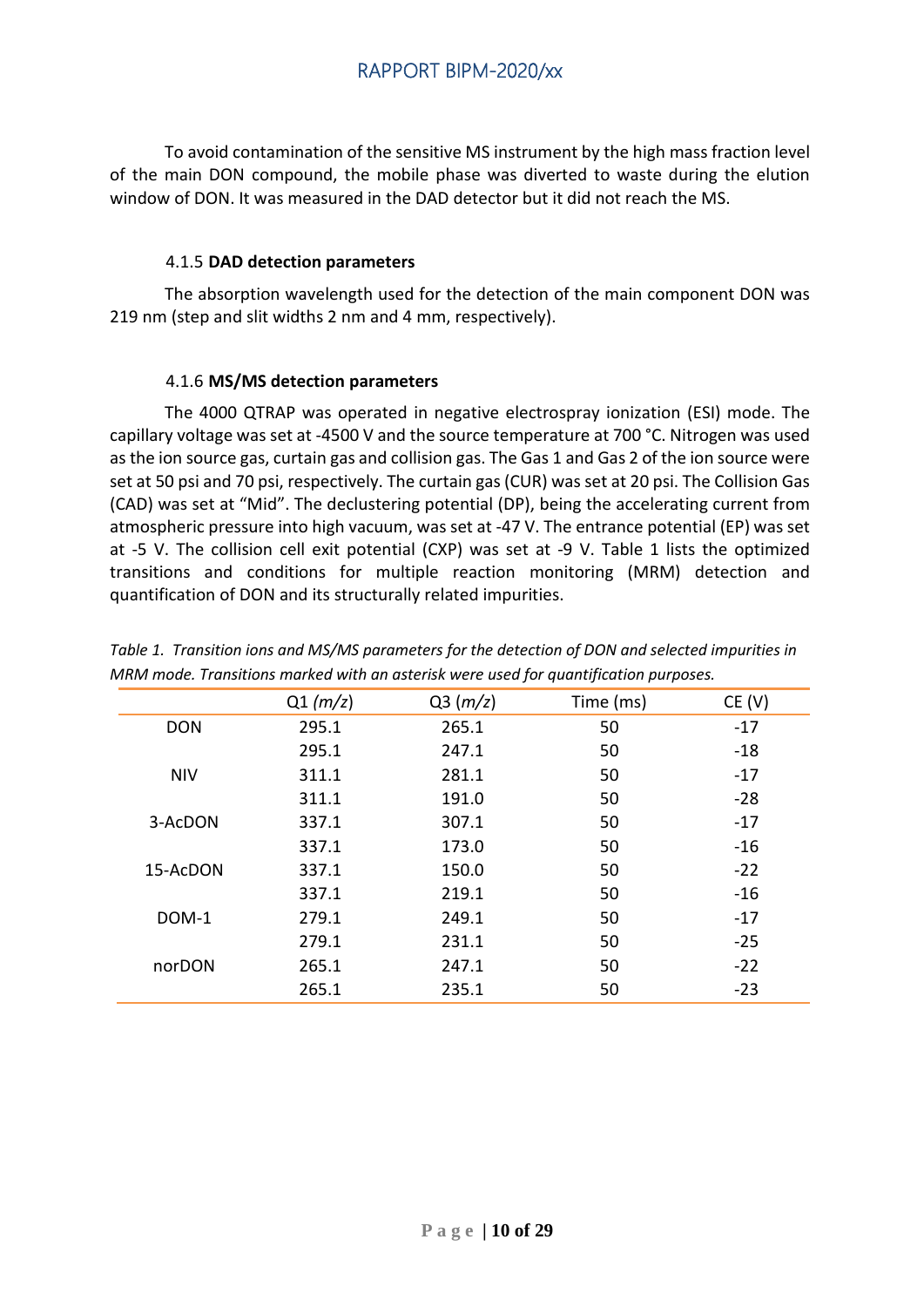#### 4.1.7 **Data analysis**

<span id="page-10-0"></span>Data was evaluated using Analyst 1.6.3 software (SCIEX). Peak integration was verified manually for all samples and standards. Peak areas were extracted for quantification and uncertainty evaluation.

## <span id="page-10-1"></span>**5. Characterization summary of the DON stock solution**

## <span id="page-10-2"></span>**5.1 Preparation and value assignment**

The DON stock solution (OGP.034) was prepared gravimetrically by dissolving about 500 mg of DON powder material (OGO.179) in 1 L of acetonitrile. Mettler Toledo balances MX5 and XP<sub>1</sub>0002S were used for the mass determination of OGO.179 and the final solution, respectively. Table 2 summarizes the preparation of the stock solution and the mass fraction assignment, calculated according to equation 1. The purity of OGO.179 was determined inhouse by quantitative NMR corrected for related structure impurities, as described in a separate purity evaluation guideline (5).

|                           | Table 2. Experimental data corresponding to the preparation of the DON stock solution and the |  |  |  |  |  |
|---------------------------|-----------------------------------------------------------------------------------------------|--|--|--|--|--|
| calculated mass fraction. |                                                                                               |  |  |  |  |  |

| DON stock solution preparation |                  |              |              |  |  |  |
|--------------------------------|------------------|--------------|--------------|--|--|--|
|                                | Weighed mass (m) | Buoyancy (b) | $m \times b$ |  |  |  |
| DON powder (mg)                | 499.41           | 1.000685     | 499.752      |  |  |  |
| Stock solution (g)             | 778.85           | 1.001369     | 779.925      |  |  |  |
| Purity $\pm$ U (mg/g)          | $978.6 \pm 9.0$  |              |              |  |  |  |
| Mass fraction $(\mu g/g)$      | 627.06           |              |              |  |  |  |

$$
W_{stock} = \frac{m_p \cdot b_p \cdot w_p}{m_{sol} \cdot b_{sol}} \qquad Eq. 1
$$

Where:

mp: observed mass of DON powder bp: buoyancy correction of powder weighing w<sub>p</sub>: mass fraction of DON powder m<sub>sol</sub>: observed mass of stock solution bsol: buoyancy correction of solution weighing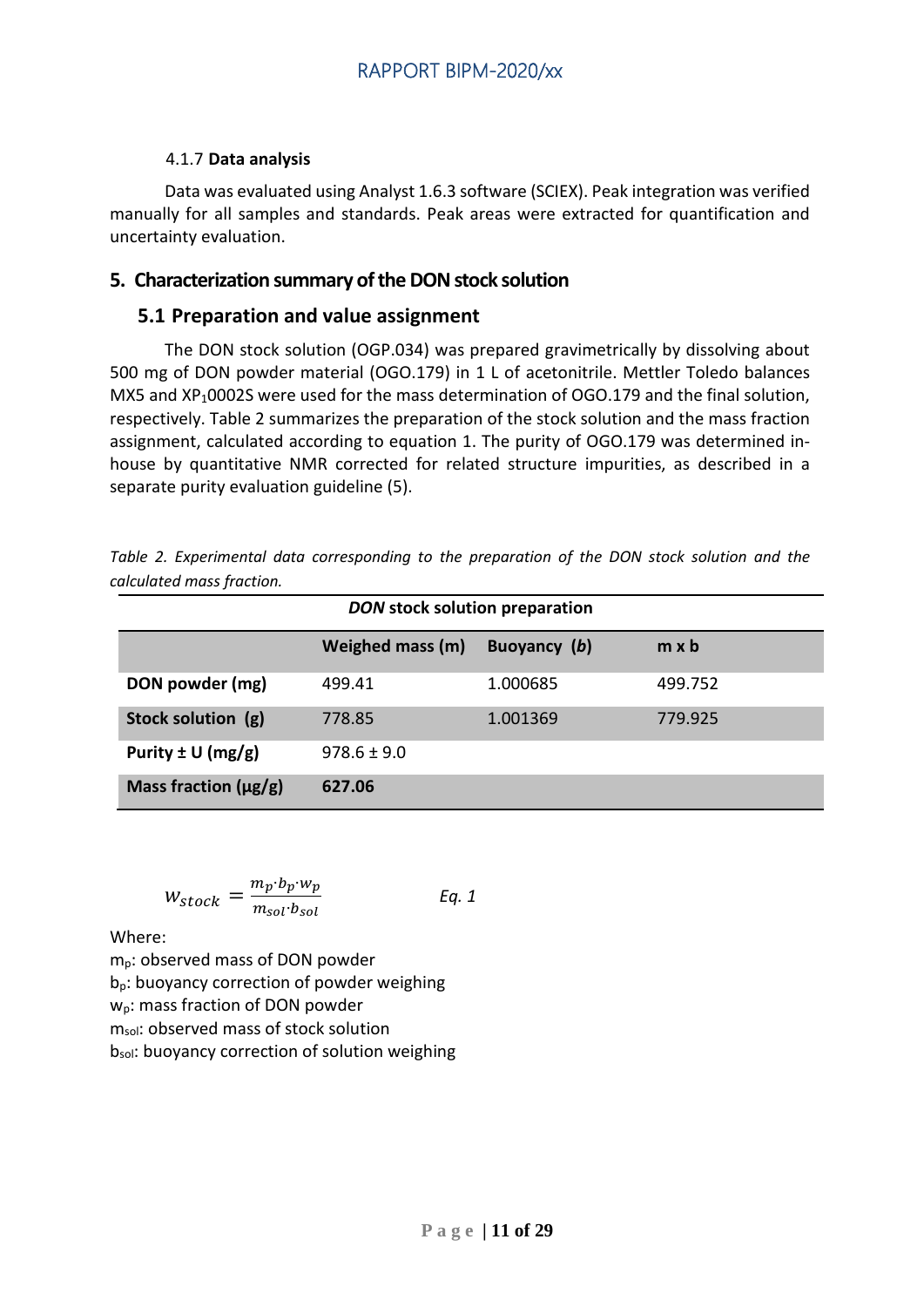The uncertainties from input quantities in Equation 1 were combined (Eq. 2) and the final uncertainty was calculated (Table 3). A minor uncertainty component, u(V), was included to account for the potential solvent loss due to evaporation during sample preparation and weighing. The buoyancy mass correction and its uncertainty were calculated as described by Reichmuth *et al*. (9).

$$
u(w_{stock}) = w_{stock} \cdot \sqrt{\left[\frac{u(m_p)}{m_p}\right]^2 + \left[\frac{u(b_p)}{b_p}\right]^2 + \left[\frac{u(w_p)}{w_p}\right]^2 + \left[\frac{u(m_{sol})}{m_{sol}}\right]^2 + \left[\frac{u(b_{sol})}{b_{sol}}\right]^2 + \left[\frac{u(V)}{V}\right]^2} \quad Eq.2
$$

*Table 3. Individual uncertainty components contributing to the final combined uncertainty of the DON stock solution mass fraction.*

| Unc.<br>source | $u(m_p)$<br>$m_p$ | $u(b_p)$<br>$b_p$ | $u(w_p)$<br>$W_p$ | $u(m_{sol})$<br>$m_{sol}$ | $u(b_{sol})$<br>$b_{sol}$ | u(V)   | Urel<br>(%) | $U(W_{stock})$<br>$\mu$ g/g | $U(w_{stock})$<br>$\mu$ g/g (k=2) |
|----------------|-------------------|-------------------|-------------------|---------------------------|---------------------------|--------|-------------|-----------------------------|-----------------------------------|
| Value (%)      | 0.00068           | 0.0035            | 0.470             | 0.0028                    | 0.0020                    | 0.0050 | 0.47        | 2.95                        | 5.90                              |

The 1 L flask containing the stock solution was agitated thoroughly and about 50 mL were used to prepare the calibration solution (section 6). The rest of the stock solution was stored at -20 °C until ampouling, which took place within 24 h of the preparation. The ampouling process was similar to that of the calibration solution and it is described in detail in section 6.1.

## <span id="page-11-0"></span>**5.2 Stability study**

The present section provides a summary of the stock solution isochronous stability study results. A detailed description of the study design and evaluation is given for the characterization of the calibration solution (section 6.2). The selected minor DON related impurities in the stock solution were DON isomer and DOM-1. They were measured in the tested ampoules by LC-MS/MS whereas the main component DON was measured by LC-DAD.

Original impurity standards were used for external calibration of the LC-DAD-MS/MS method and the calculated mass fractions were normalized to the reference samples (stored at -20°C). For *DON isomer* the calibration was performed using DON as standard. For the main component DON, no calibration was performed so peak areas (LC-DAD) were directly normalized to the DON peak area (219 nm) in the reference samples, respectively. Data were evaluated as a function of the storage time at each of the studied temperatures.

A summary of the stability results of the stock solution is presented in Figure 3. Data obtained for DON by LC-DAD and for the impurities by LC-MS/MS and largely agreed.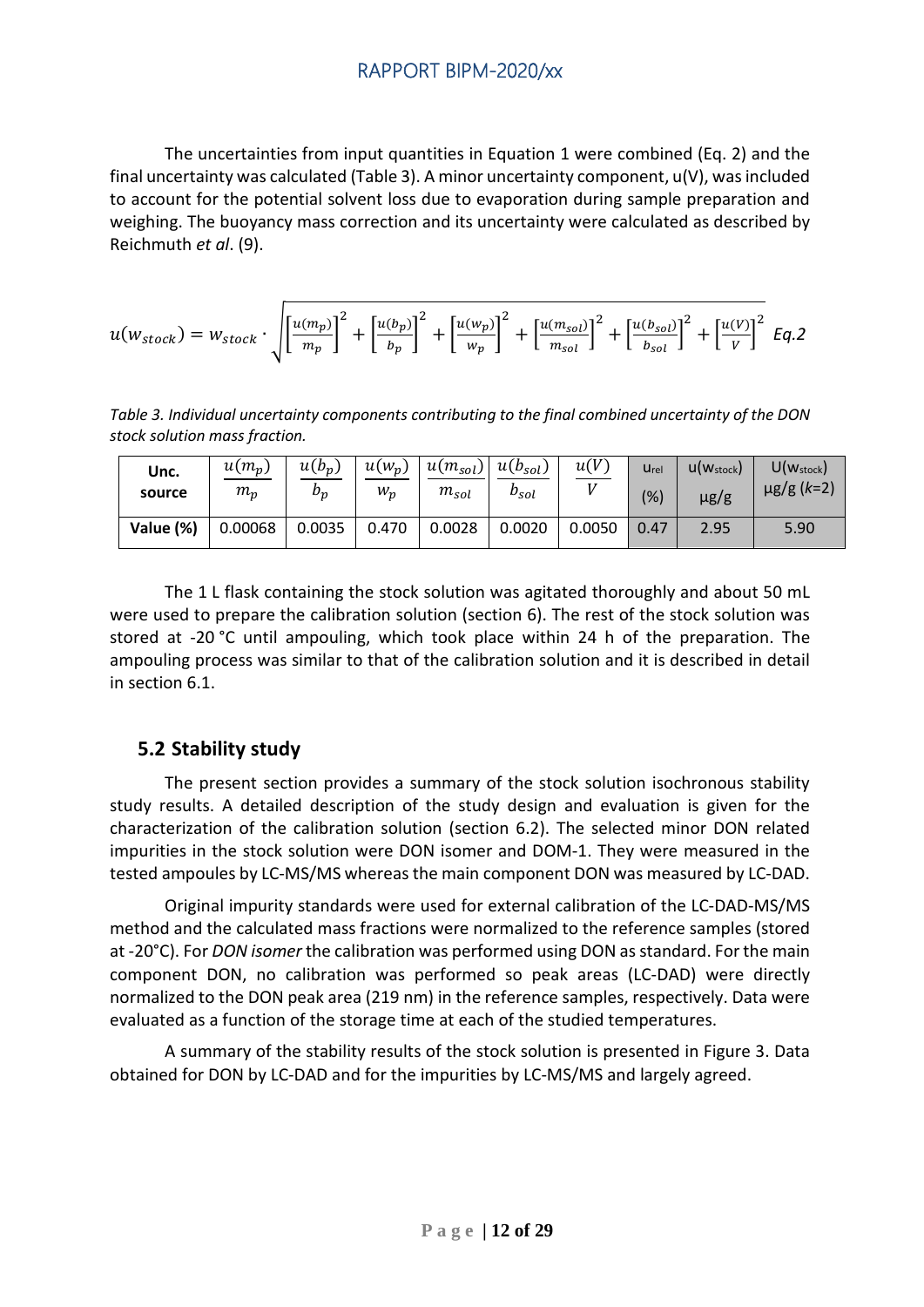

*Figure 3. Summary of the stability results for DON and detected related impurities in the DON stock solution. Bars represent the amount of time the indicated compound was found stable at the tested temperature.*

It was concluded that the material was suitably stable for short-term transport provided it was not exposed to light and to temperatures significantly in excess of 40 °C for more than two to four weeks. To minimize the potential for changes in the material composition, long-term storage is recommended at -20 °C in the dark.

Stability studies were undertaken of the DON and related structure impurity content of the material. Isochronous stability studies confirmed that the material was stable for the purpose of the comparison provided it is stored and handled as recommended. Standard uncertainty contributions due to stability ( $u_{\text{lt}}$ ) of 1.45 % for DON by LC-DAD (219 nm) have been used for establishing the uncertainty budget of the assigned value of the main component to cover the period from characterization until comparison performed. The uncertainty contribution of 1.45 % is a very conservative estimate based on storage of 20 weeks at 4 °C and in the dark.

#### <span id="page-12-0"></span>**5.3 Homogeneity study and combined uncertainty**

The homogeneity study for the *DON* stock solution is analogous to that of the calibration solution, which is reviewed in detail in section 6.3. The present discussion is therefore limited to a summary of the results. *DON* in the ten selected homogeneity samples was measured by LC-DAD (219 nm detection wavelength) and its impurities were measured by LC-MS/MS.

Homogeneity evaluation was performed by single factor ANOVA, allowing for the separation of the variation associated with the method  $(s_{wb})$  from the actual variation between ampoules  $(s_{bb})$ , which is an estimate of the uncertainty associated to batch inhomogeneity. This maximum relative standard uncertainty contribution due to inhomogeneity was 0.16 %, 0.60 % and 1.01 % for DON and the selected low level impurities DON isomer and DOM-1, respectively (Table 4).

*Table 4: Homogeneity results of the DON stock solution OGP.034 using the LC-DAD-MS/MS method.*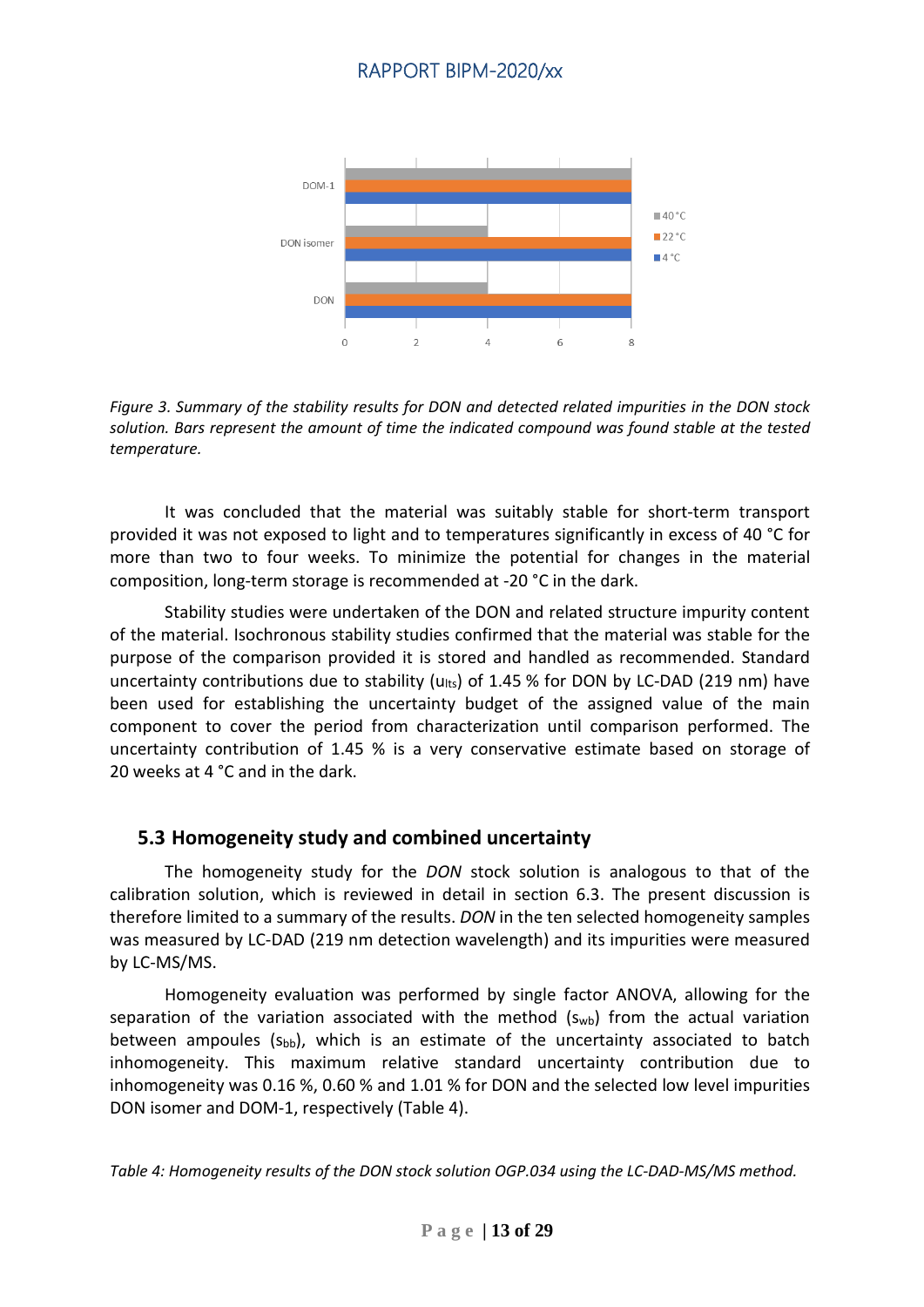|                                                                   | DOM(219 nm) | DON isomer | $DOM-1$ |
|-------------------------------------------------------------------|-------------|------------|---------|
| N                                                                 | 30          | 30         | 30      |
| $S_{\rm wb}(%)$                                                   | 0.48        | 1.68       | 3.13    |
| $S_{bb}(%)$                                                       | 0.09        | (1)        | (1)     |
| $u^*{}_{bb}(\%)$                                                  | 0.16        | 0.60       | 1.01    |
| $\mathbf{u}_{\mathbf{bb}}(\%)/\mathbf{s}_{\mathbf{bb}}(\%)^{(1)}$ | 0.16        | 0.60       | 1.01    |
| F                                                                 | 1.11        | 0.35       | 0.87    |
| $F_{\rm crit}$                                                    | 2.39        | 2.39       | 2.39    |

 $\overline{^{(1)}}$  Higher value (u<sup>\*</sup><sub>bb</sub> or s<sub>bb</sub>) was taken as uncertainty estimate for potential inhomogeneity

The homogeneity (section 5.3,  $u_{bb}$ ) and stability (section 5.2,  $u_{lts}$ ) uncertainty contributions for the main component *DON* obtained by LC-DAD were combined with the uncertainty from the gravimetric value assignment – see u( $w_{stock}$ ) in section 5.1 – to produce a final estimate of the mass fraction uncertainty of the batch (Table 5).

*Table 5. Combination of the uncertainty from the gravimetric value assignment and the uncertainty from between-ampoule homogeneity and stability to estimate the final uncertainty of the DON mass fraction in the batch of the stock solution OGP.034.*

| $u(w_{stock})_{rel}$ (%) | $U_{bb}(\%)$ | $U$ lts $(\%)$ | $u$ (comb) $_{rel}$ (%) | W <sub>stock</sub> µg/g | $U$ (comb)<br>$\mu$ g/g (k = 2) |
|--------------------------|--------------|----------------|-------------------------|-------------------------|---------------------------------|
| 0.47                     | 0.16         | 1.45           | 1.53                    | 627.1                   | 19.2                            |

## <span id="page-13-0"></span>**6. Preparation and characterization of the DONcalibration solution**

## <span id="page-13-1"></span>**6.1 Preparation and ampouling**

The *DON* calibration solution (BIPM reference: OGP.033) was prepared by gravimetric dilution of 50 mL of the stock solution with acetonitrile to a final volume of 1 L. The solution was stored at 4 °C until ampouling, which took place within 24 h of the preparation. A 500 mL bottle and 1-10 mL bottle-top dispenser (Dispensette, Brand GmbH) were rinsed twice with the calibration solution and a stainless steel flat tip syringe needle was fitted at the outlet of the dispenser to ensure that all solution is discharged at the bottom of the ampoule.

10 mL glass ampoules were selected for a filling volume of 4 mL to ensure that sufficient head space remains above the liquid and therefore minimize the risk of accidental ignition of the solvent during the sealing process. An Ampoulmatic (Bioscience Inc) system connected to propane and oxygen cylinders was used to ampoule the batch. The flow of both gases was adjusted to produce a bright blue flame at the neck of the ampoules.

The ampoules were filled with 4 mL of OGP.033, one at a time, to minimize the impact of evaporation of acetonitrile. A refrigerant (Jelt Refroidisseur 5320) was sprayed onto the lower portion of the ampoule before being placed in the ampouling carousel to further reduce the ignition risk. After flame sealing, ampoules were allowed to cool down at room temperature in an upright position and have been labelled according to the order of filling.

To test for possible leaks, ampoules were placed into a vacuum drying oven (Haraeus) in an upright position and vacuum (approximately 50 mbar) was applied for at least 4 hours.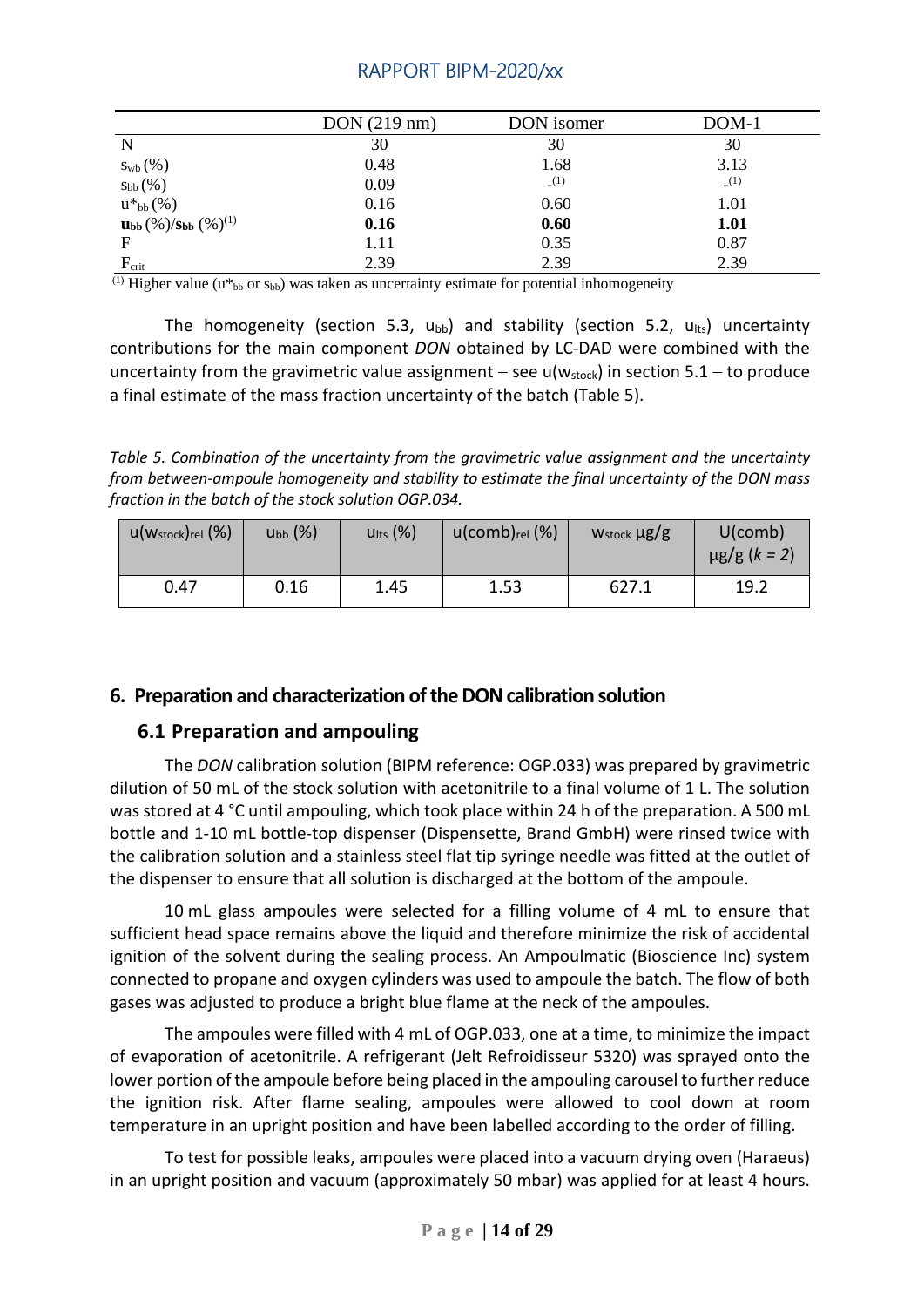The ampoules then remained in the sealed oven overnight, after which they were visually inspected for changes in the solution levels. Inadequately sealed ampoules were noted and discarded while the rest of the batch was stored at -20 °C.

## <span id="page-14-0"></span>**6.2 Stability study**

### 6.2.1 **Study design**

<span id="page-14-1"></span>Stability studies consider the impact of temperature and time to simulate potential transport conditions and/or storage conditions. Any significant influence of light, UVradiation, moisture, etc. is excluded provided that the storage facilities and transport/packaging conditions are appropriate (8).

The stability study of OGP.033 followed an isochronous design (10) with a reference temperature of -20 °C and study temperatures of 4 °C, 22 °C and 40 °C and storage in the dark. Selected sample units were transferred from study temperatures to the reference temperature every two weeks until the end of the eight-week study.

The sample units were selected using a random stratified sampling scheme from each of the quartiles of the approximately 200-unit batch. The study was composed of two units at the reference temperature and eight units at each of the study temperatures, requiring 26 samples in total (Table 6).

| Temperature                    | Time (weeks)   | Units   |
|--------------------------------|----------------|---------|
| -20 °C (reference temperature) | n.a.           | 015,127 |
| 4 °C dark                      | 2              | 048,111 |
|                                | 4              | 023,174 |
|                                | 6              | 012,157 |
|                                | 8              | 026,163 |
| 22 °C dark                     | $\overline{2}$ | 004,191 |
|                                | 4              | 007,150 |
|                                | 6              | 018,182 |
|                                | 8              | 036,185 |
| 40 °C dark                     | $\overline{2}$ | 035,159 |
|                                | 4              | 028,189 |
|                                | 6              | 042,179 |
|                                | 8              | 010,138 |

*Table 6: Temperatures, time points and sample units selected for the stability study of OGP.033.*

#### 6.2.2 **Stability study measurements**

<span id="page-14-2"></span>Two samples of each time point and temperature conditions were measured under repeatability conditions (same day and run) in a randomised manner using the LC-DAD-MS/MS for *DON* and the potential related structure impurities. Ampoules were vortexed before opening and two aliquots were transferred into separate injection vials to have duplicate measurements of each sample (4 measurements for each condition) by LC-DAD-MS/MS. Representative TIC and DAD chromatograms of OGP.033 samples are shown in Figure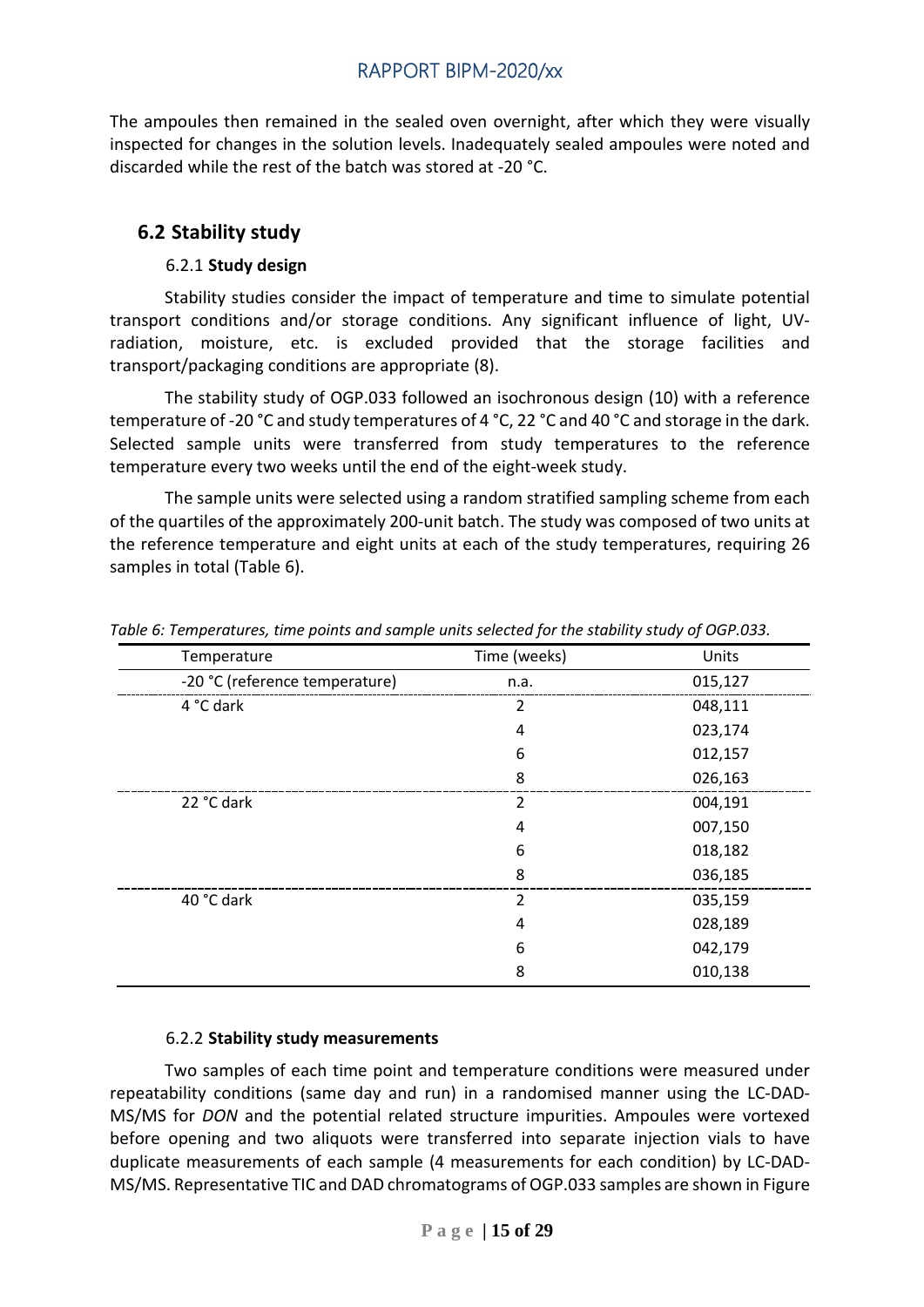

*Figure 4. LC-DAD chromatogram at 219 nm (top) and LC-MS/MS total ion chromatogram (bottom) of a representative sample of OGP.033.*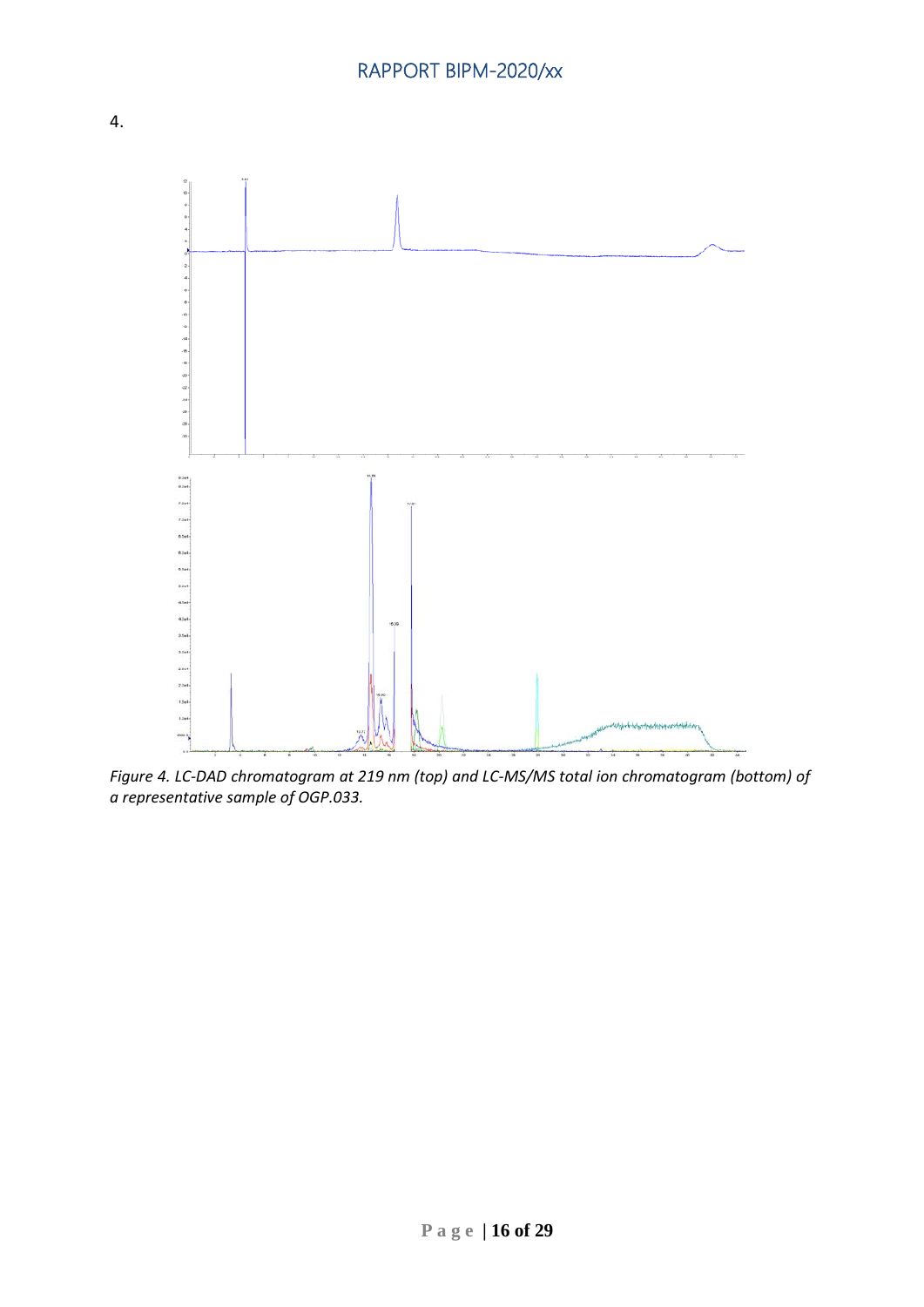Two selected minor structure-related impurities found in OGP.033 notably DON isomer and DOM-1 have been evaluated. In order to quantify them by external calibration, six standard solutions covering the mass fraction range of 18 ng/g to 1604 ng/g for DON and 8 ng/g to 738 ng/g for DOM-1 were prepared using the respective standards (Figure 5). The calibration for *DON isomer* was based on isobaric *DON* as standard due to the lack of the *DON isomer* standard material. Triplicate injections per standard level were spread over the analytical sequence. The main component *DON* was measured by LC-DAD and were directly normalized to the DON peak areas (LC-DAD) in the reference samples.



*Figure 5. Representative external calibration functions for the quantification of DON (top) used to quantify the DON isomer impurity and DOM-1 impurity (bottom) in OGP.033.*

#### 6.2.3 **Stability data evaluation**

<span id="page-16-0"></span>Calculated mass fraction values of impurities DON isomer and DOM-1 by LC-MS/MS and DON by LC-DAD at 219 nm were normalized to the respective average values of the reference samples (stored at -20°C) to render results comparable. As a first evaluation step, normalized data were plotted according to the injection sequence to discard any potential analytical drift. The slopes of the fitted regression lines were not significant (t-test) at the 95 % confidence level (Figure 6) for *DON, DON isomer and DOM-1*.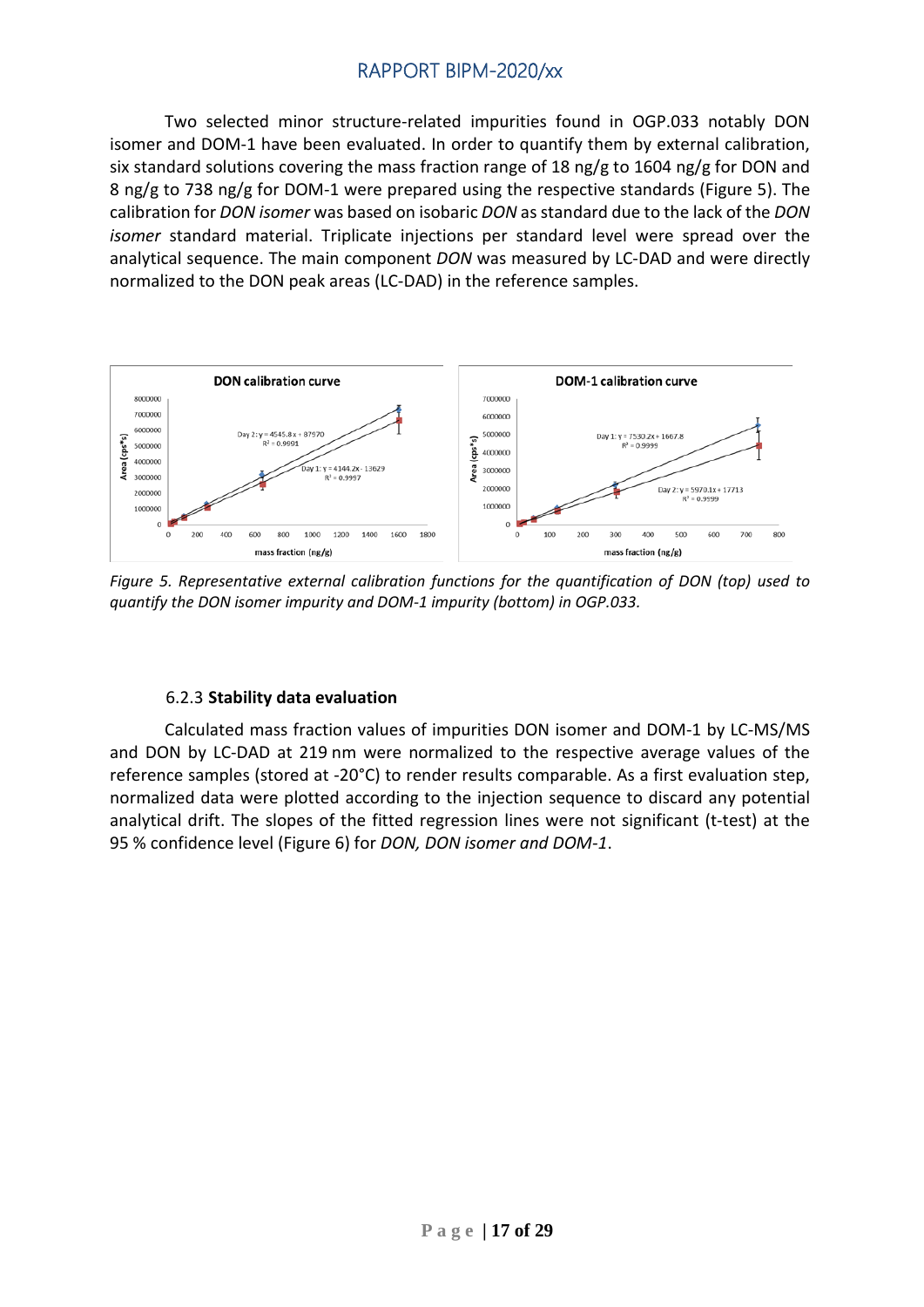

*Figure 6. OGP.033 stability data analysis to identify potential trends in the analytical sequence. Data correspond to normalized mass fractions of DON isomer (middle) and DOM-1 impurities (bottom) determined using LC-MS/MS and normalized peak areas of the main compound DON (top) determined by LC-DAD.*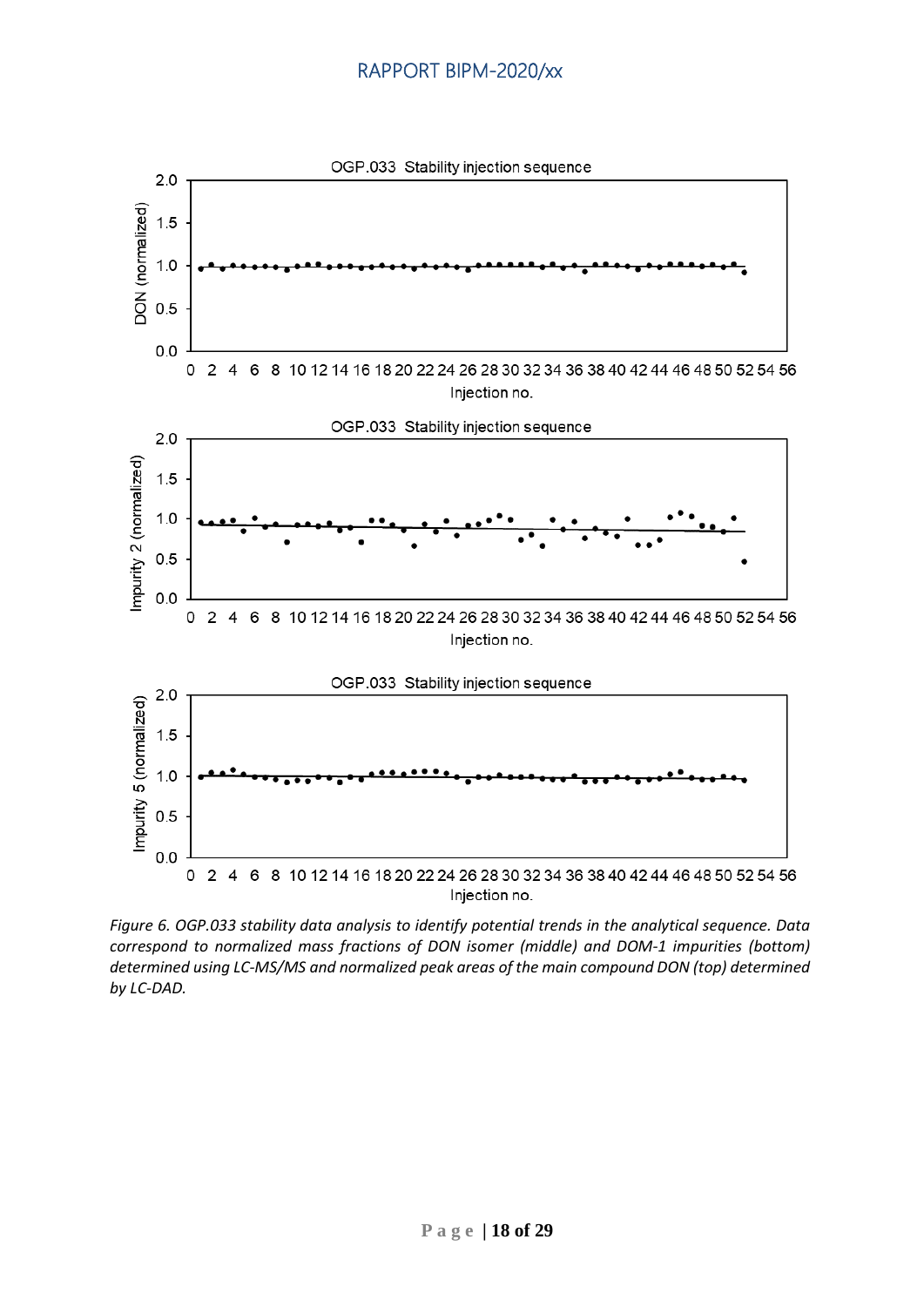For each temperature, regression lines of the normalised values versus storage time were calculated. The fitted regression model was tested for overall significance (loss/increase due to storage) using an F-test (95% confidence level). The LC-DAD-MS/MS stability results of the main component and the impurities at each of the studied temperatures are shown in Figure 7 and 8, respectively.



*Fig 7. Stability results of OGP.033 for the main compound DON at the three studied temperatures (top left 4 °C, top right 22 °C and bottom 40 °C). Data correspond to normalised peak areas of DON measured by LC-DAD.*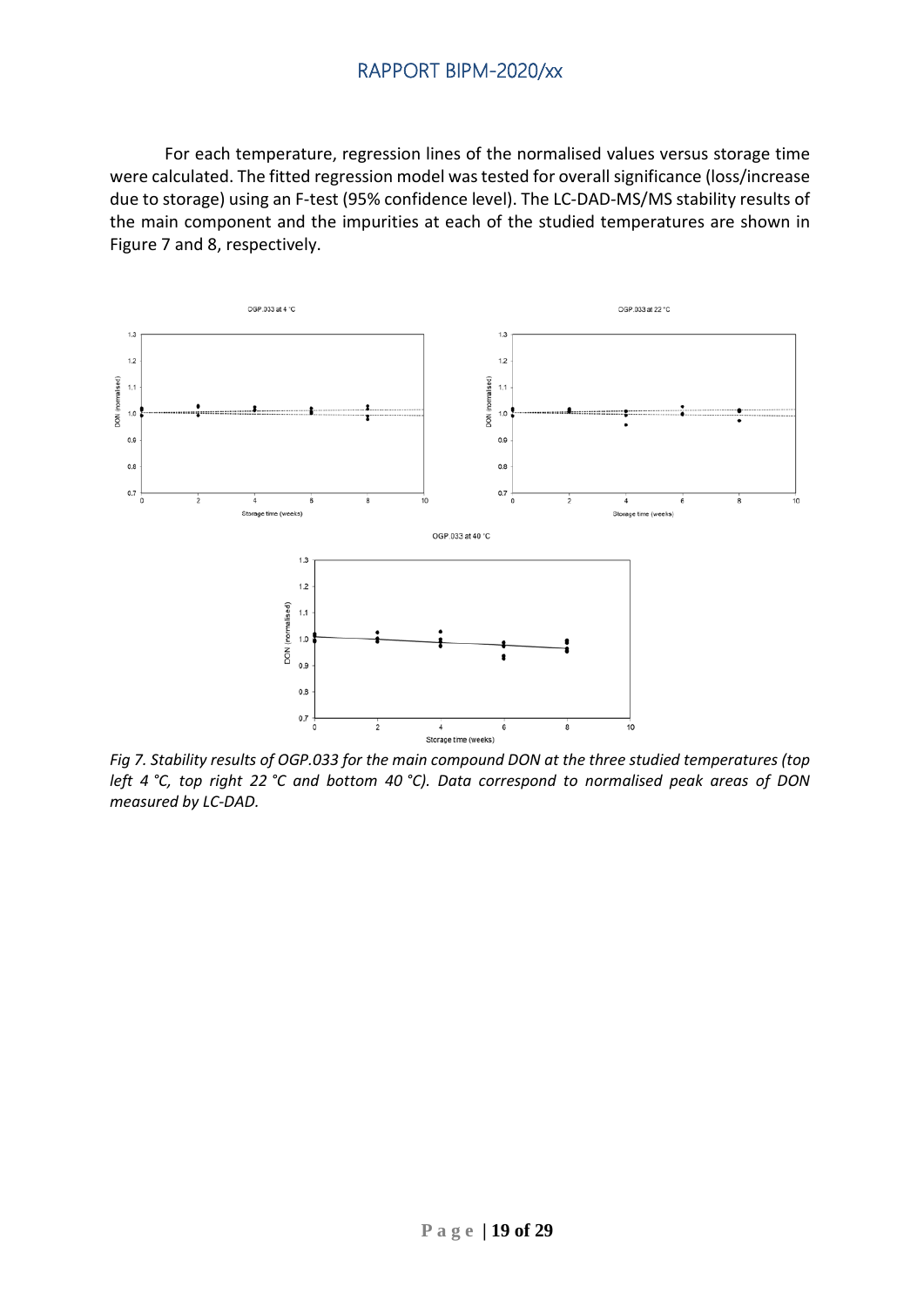

*Figure 8. Stability results of OGP.033 for the selected DON impurities at the three studied temperatures (4 °C, 22 °C and 40 °C). Data correspond to normalised mass fractions of DON isomer (top) and DOM-1 (bottom) as determined by LC-MS/MS. Dotted lines represent stability-associated uncertainty intervals of the normalised values as a function of the storage time.*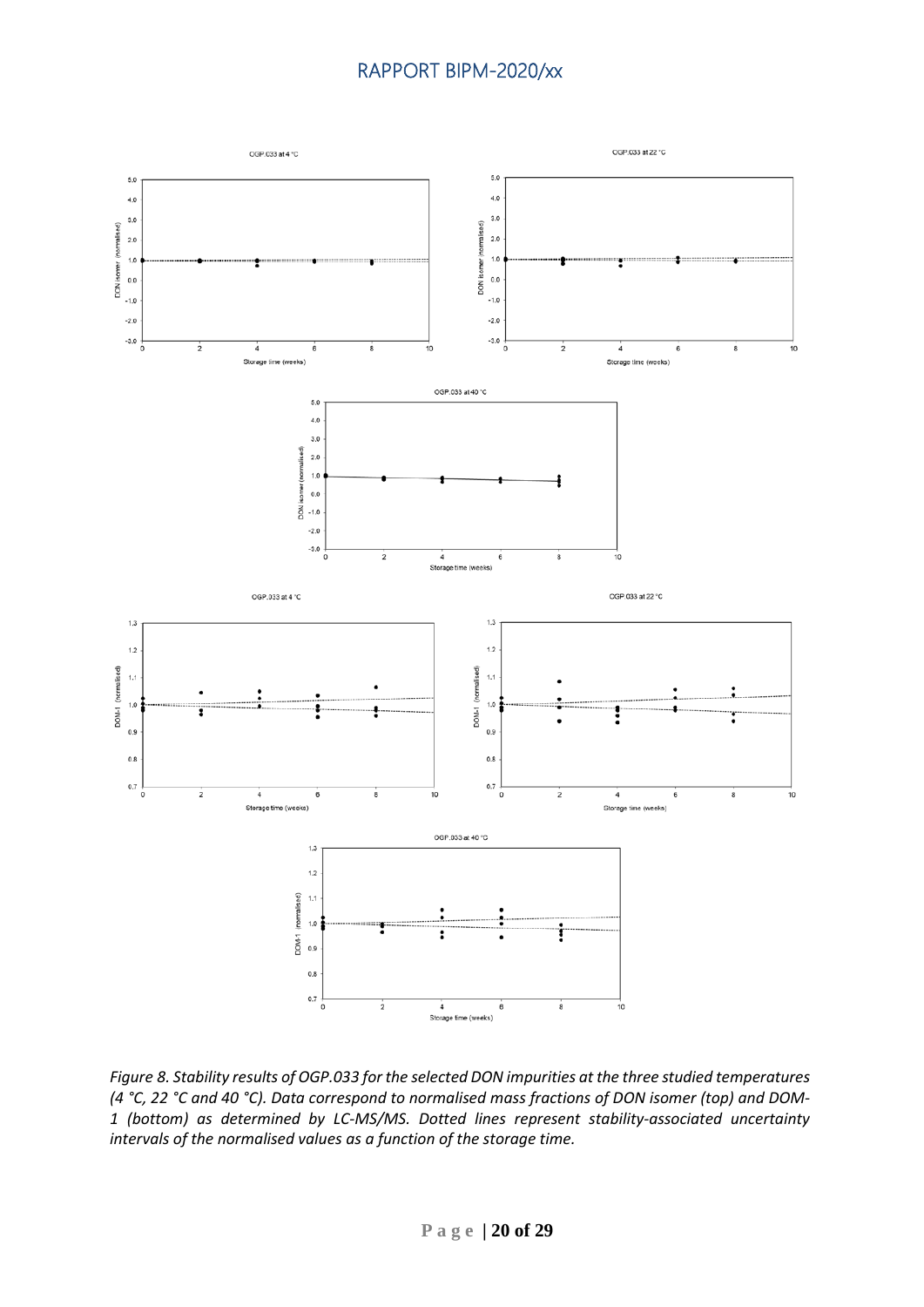At 4 °C and 22 °C, all studied compounds in OGP.033 were stable for 8 weeks, as evidenced by the absence of a significant trend (F-test, 95 % confidence level). At 40 °C the mass fraction of DON and DON isomer changed significantly compared to the reference conditions after two to four weeks of storage, as evidenced by a significant declining trend.

Overall, the LC-DAD-MS/MS measurements results of the OGP.033 stability samples indicated that shipment conditions should not exceed 40 °C for about two weeks. Long-term storage is recommended at -20 °C as a precautionary measure.

#### 6.2.4 **Stability uncertainty contribution**

<span id="page-20-0"></span>The uncertainty contribution of stability over the comparison period was estimated from the isochronous stability studies (10). The influence of the measurement variance of the estimate of the degradation rate is calculated by use of the standard deviation of the slope of the regression line (11). Divergent straight uncertainty lines (dotted lines in Figures 7-8) are calculated by use of the standard deviation as conservative estimate of the degradation rate. Twenty months was chosen as time frame for the comparison period and  $u_{\text{lts}}$  of 2.77 % is directly obtained from the divergent straight uncertainty lines at the time point twenty months storage time for DON at 4 °C (Figure 8, top left). However, long-term storage is recommended at -20 °C as a precautionary measure.

## <span id="page-20-1"></span>**6.3 Homogeneity study**

#### 6.3.1 **Study design**

<span id="page-20-2"></span>Homogeneity between ampoules was evaluated to ensure that the assigned value of the calibration solution was valid for all units of the material, within the stated uncertainty. It was therefore necessary to determine this between-unit variation and incorporate it in a combined uncertainty estimate (8).

Ten ampoules were selected from the OGP.033 batch following a randomly stratified sampling scheme. They were measured under repeatability conditions using an LC-DAD-MS/MS method. LC-DAD was used for the main compound DON and LC-MS/MS for selected structure-related impurities DON isomer and DOM-1.

#### 6.3.2 **Homogeneity study measurements**

<span id="page-20-3"></span>The selected ampoules were allowed to equilibrate at room temperature and were vortexed before opening. They were analysed in a random order to ensure that any trends in the ampouling process could be distinguished from potential trends in the analytical sequence. Three aliquots per ampoule were transferred into glass injection vials for LC-DAD-MS/MS analysis.

#### 6.3.3 **Homogeneity data evaluation**

<span id="page-20-4"></span>Peak area values were normalized with respect to the average result for each of the studied compounds. Linear regression functions were calculated for the normalized values arranged in ampouling and analysis order. The slopes of the lines were tested for significance

**Page | 21 of 29**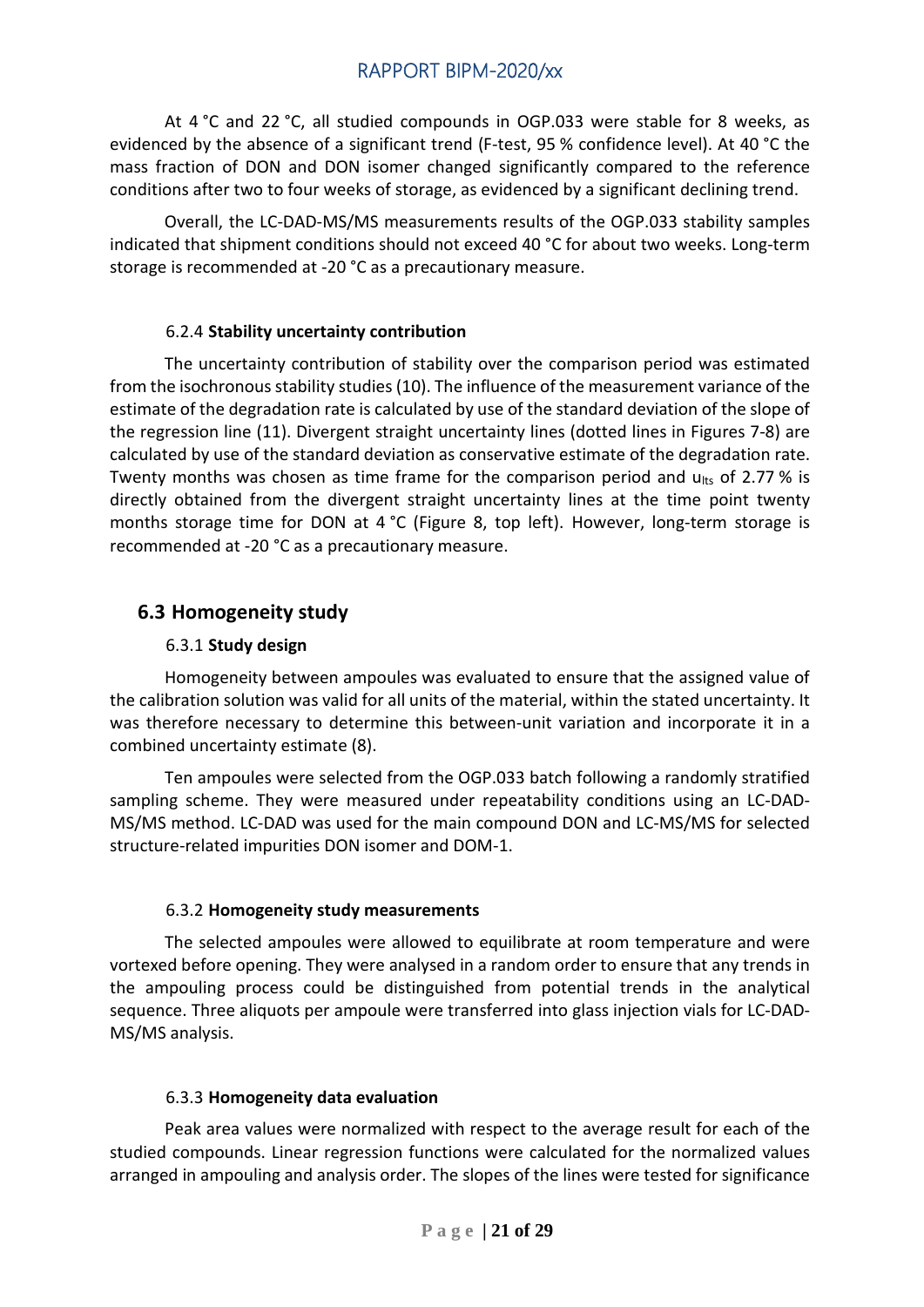at approximately 95 % confidence level to discard the presence of trends. Figure 9 shows the LC-DAD measurements for main compound DON at 219 nm displayed according to the order of analysis and of ampouling. No significant trends were found in the analytical sequences.



*Figure 9. Homogeneity results of OGP.033 as determined by LC-DAD at 219 nm plotted according to the analysis (top) and ampouling (bottom) order.*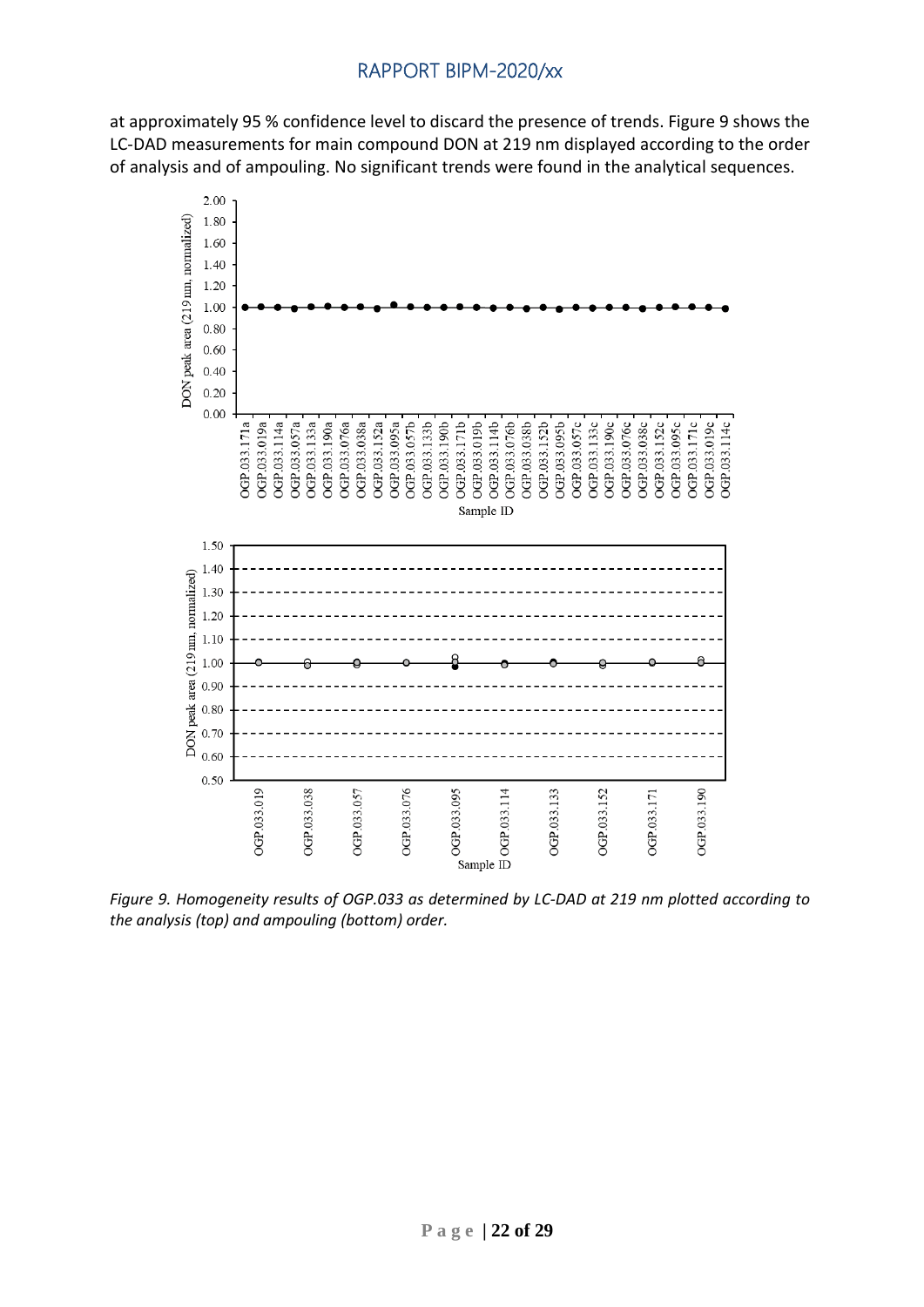Homogeneity samples results for the selected minor related impurities DON isomer and DOM-1 obtained by LC-MS/MS are shown in Figure 10 as normalized peak areas. No trends were observed for the injection sequences.



*Figure 10. Homogeneity results of OGP.033 calibration solution as determined by LC-MS/MS for minor related impurities DON isomer (m/z 295>265) and DOM-1 (m/z 279>249)*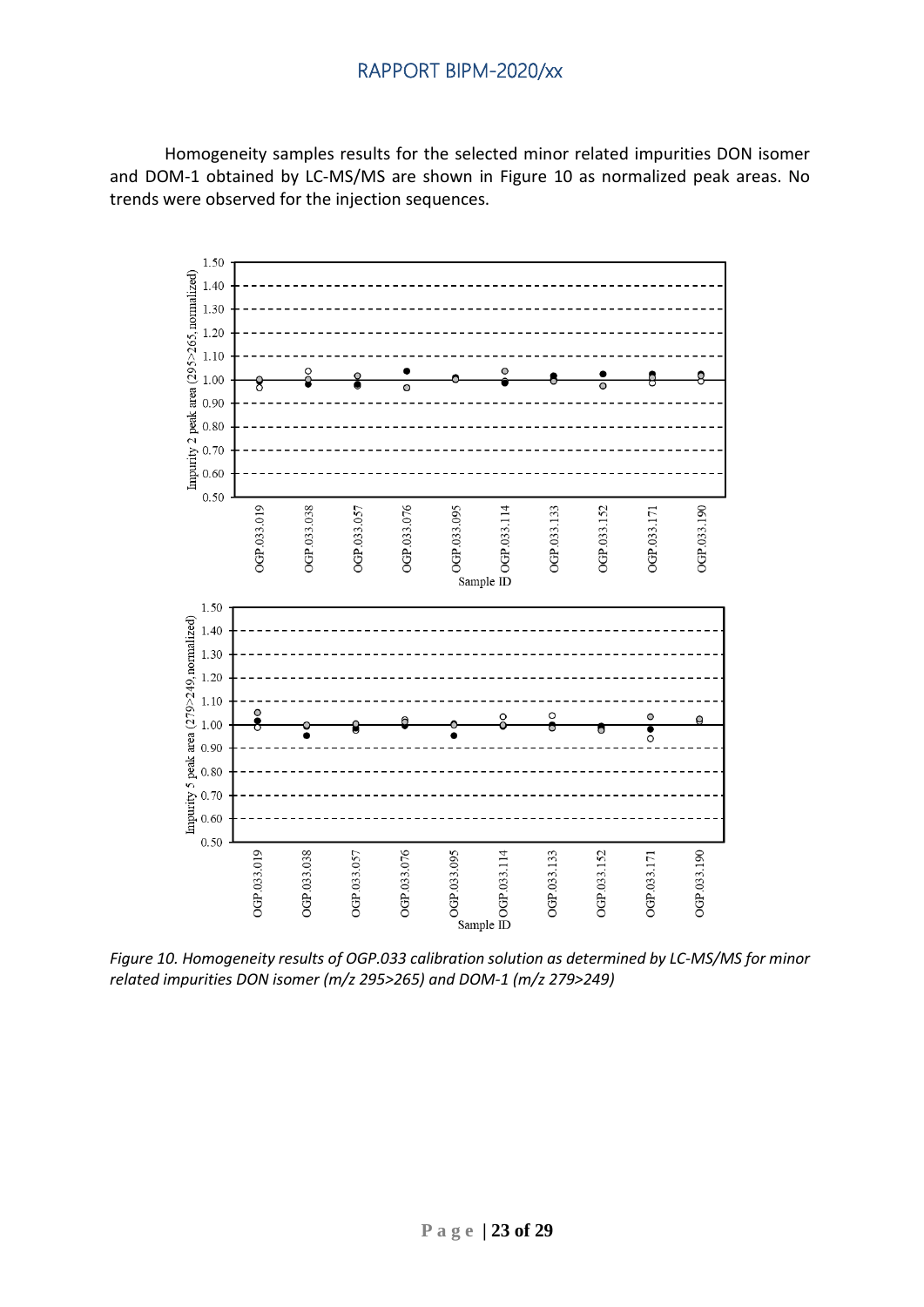Quantification of between-unit heterogeneity was undertaken by analysis of variance (ANOVA), which allows for the separation of the variation between ampoules ( $S_{bb}$ ) from that associated with the method repeatability  $(s_{wb})$ . These variances are calculated as follows (11):

$$
S_{bb}^2 = \frac{MS_{btw} - MS_{with}}{n}
$$
 Eq. 3

$$
S_{wb}^2 = MS_{with} \tEq. 4
$$

where *MSbtw* and *MSwith* are the mean sums of squares between- and within-units obtained by the ANOVA evaluation and *n* is the number of replicates per ampoule (*n* = 3).

The standard deviation between the sample units is used as the estimator for the between-units variability. The measurement variation sets a lower limit to this estimator reflected in MS<sub>btw</sub> being smaller than MS<sub>with</sub>. This does not imply that the material is perfectly homogeneous, but only shows that the study set-up was not adequate to detect evidence of heterogeneity. In this case, the maximum heterogeneity that could be hidden by the intrinsic variability of the method,  $u *_{bb}$ , is calculated according to the equation below (11):

$$
u_{bb}^* = \sqrt{\frac{MS_w}{n}} \cdot \sqrt[4]{\frac{2}{p(n-1)}} \qquad \text{Eq. 5}
$$

where *p* is the number of measured ampoules (*p*=10) and *n* is the number of measurement replicates per ampoule (n = 3).

The final uncertainty from homogeneity ( $u_{bb}$ ) is estimated as  $s_{bb}$  or  $u *_{bb}$ , depending on which of these is larger. This uncertainty is presented in Table 7 for every measured compound using the LC-DAD-MS/MS method. The F-test at the approximately 95 % confidence level did not detect significant differences between ampoules for any of the studied compounds. Therefore, the DON calibration solution OGP.033 can be regarded as homogeneous. The homogeneity uncertainty contribution  $(u_{bb})$  of 2.7% of the main compound DON was considered to establish the overall uncertainty for the DON calibration solution (section 6.4)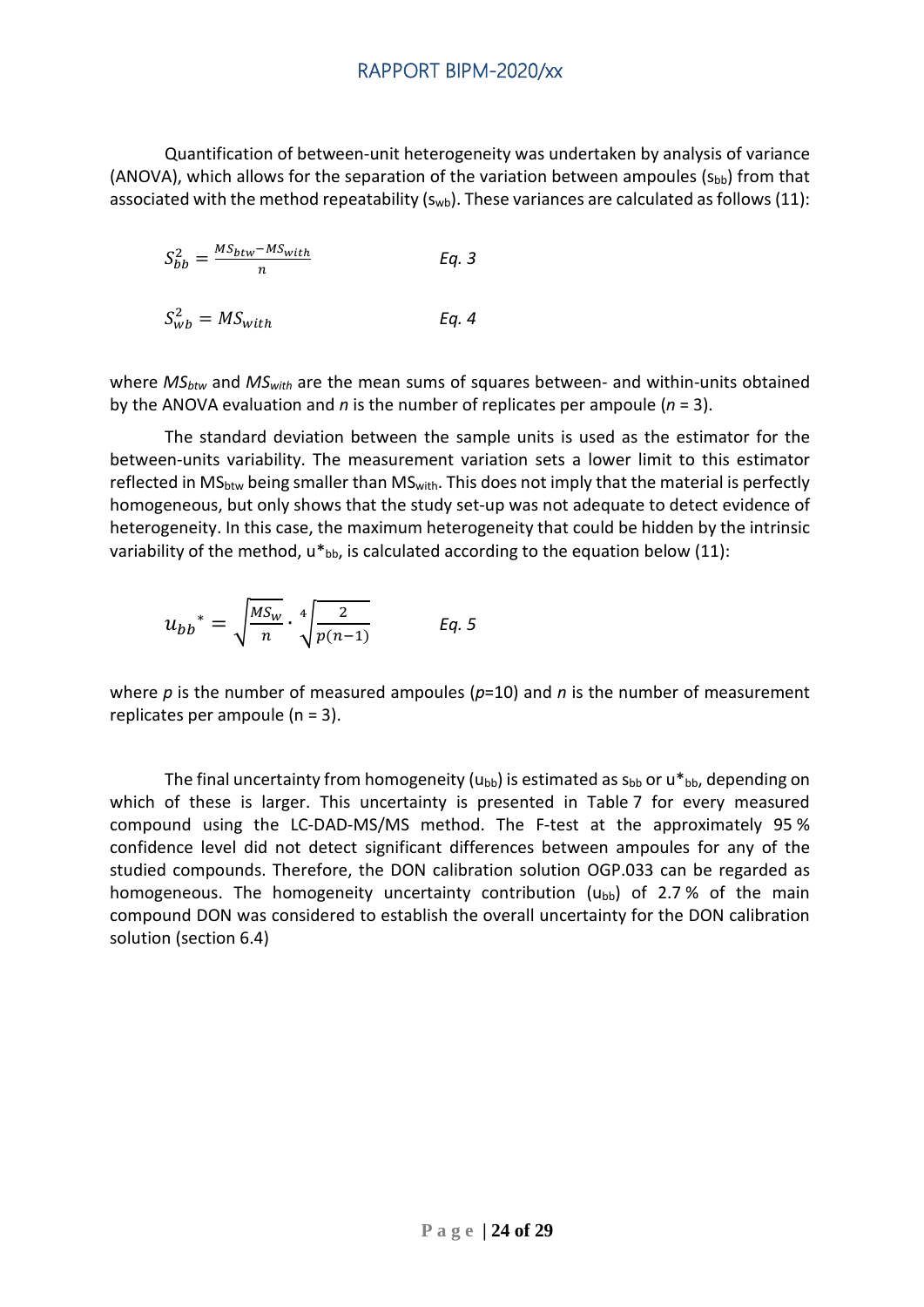|                                                                        | DON      | DON isomer      | DOM-1         |
|------------------------------------------------------------------------|----------|-----------------|---------------|
|                                                                        | $219$ nm | (m/z 295 > 265) | (m/z 279>249) |
| $N$ (df)                                                               | 30       | 30              | 30            |
| $S_{\rm wb}(\%)$                                                       | 0.85     | 2.42            | 2.53          |
| $S_{bb}(%)$                                                            | (1)      | (1)             | 0.53          |
| $u^*{}_{bb}$ (%)                                                       | 0.27     | 0.79            | 0.82          |
| $\mathsf{u}_{\mathsf{bb}}(\%)$ or $\mathsf{s}_{\mathsf{bb}}(\%)^{(2)}$ | 0.27     | 0.79            | 0.82          |
| F                                                                      | 0.56     | 0.44            | 1.13          |
| $F_{\text{crit}}$                                                      | 2.39     | 2.39            | 2.39          |

*Table 7: Homogeneity uncertainty results of OGP.033 from data generated by LC-DAD (274 nm) for main compound DON and LC-MS/MS for related structure impurities DON isomer (m/z 295>265) and* 

 $(1)$  Not calculable because MS<sub>btw</sub> < MS<sub>with</sub>

 $(2)$  Higher value (u\*bb or Sbb) was taken as uncertainty estimate for potential inhomogeneity

#### <span id="page-24-0"></span>**6.4 Mass fraction value assignment and uncertainty**

The preparation of the calibration solution and the mass fraction assignment,  $w_{cal}$ , are shown in Table 8. Mettler Toledo balances  $AX504$  and  $XP<sub>1</sub>0002S$  were used for mass determinations.

*Table 8. Experimental data corresponding to the preparation of the DON calibration solution and the calculated mass fraction.*

|                                  | DON calibration solution preparation |              |              |  |  |  |
|----------------------------------|--------------------------------------|--------------|--------------|--|--|--|
|                                  | Weighed mass (m)                     | Buoyancy (b) | $m \times b$ |  |  |  |
| DON stock sol. (mg)              | 38.90                                | 1.001369     | 38.953       |  |  |  |
| Calibration sol. (g)             | 778.47                               | 1.001386     | 779.536      |  |  |  |
| $w(\text{stock}) \pm u(\mu g/g)$ | $627.1 \pm 9.6$                      |              |              |  |  |  |
| $w_{\text{cal}}(\mu g/g)$        | 31.3                                 |              |              |  |  |  |

The DON mass fraction of OGP.033, calculated according to Equation 6, was 31.33 µg/g. The associated uncertainty was calculated by considering the input quantities and related uncertainties represented in the Ishikawa diagram of Figure 11.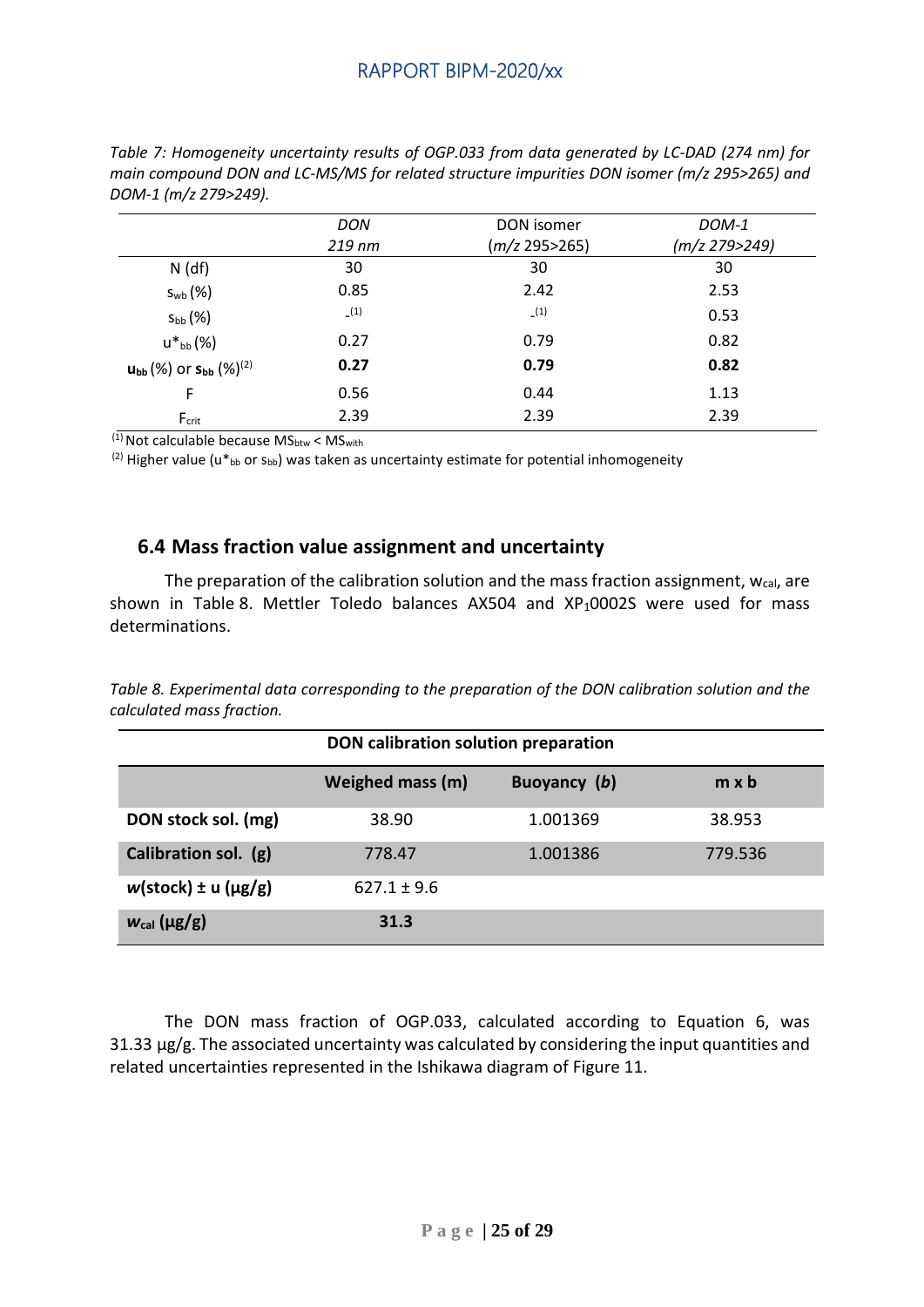$$
W_{cal} = \frac{m_{stock} \cdot b_{stock} \cdot w_{stock}}{m_{sol} \cdot b_{sol}}
$$
 Eq. 6

Where:

mstock: weighed mass of DON stock solution

bstock: buoyancy correction of stock solution weighing

W<sub>stock</sub>: DON mass fraction of the stock solution

m<sub>sol</sub>: weighed mass of calibration solution OGP.033

bsol: buoyancy correction of calibration solution weighing



*Figure 11. Ishikawa diagram indicating the input quantities contributing to the final uncertainty of the DON mass fraction of the calibration solution OGP.033.*

The standard uncertainties of the input quantities of Figure 11 were combined (Eq. 7) to produce the uncertainty of the calibration solution mass fraction,  $u(w_{cal})$  (Table 9). The uncertainty of the stock solution already comprises the purity of the source material homogeneity and stability contributions and the weighing operations, as described in section 5.1. The evaporation uncertainty, u(V), accounts for potential solvent losses during the weighing of the stock solution and of the final solution. The buoyancy mass correction and its uncertainty were calculated as described by Reichmuth *et al*. (9).

$$
u(w_{cal}) = w_{cal} \cdot
$$
  

$$
\sqrt{\left[\frac{u(m_{stock})}{m_{stock}}\right]^2 + \left[\frac{u(b_{stock})}{b_{stock}}\right]^2 + \left[\frac{u(w_{stock})}{w_{stock}}\right]^2 + \left[\frac{u(m_{sol})}{m_{sol}}\right]^2 + \left[\frac{u(b_{sol})}{b_{sol}}\right]^2 + 2 \cdot \left[\frac{u(V)}{V}\right]^2}
$$
 Eq. 7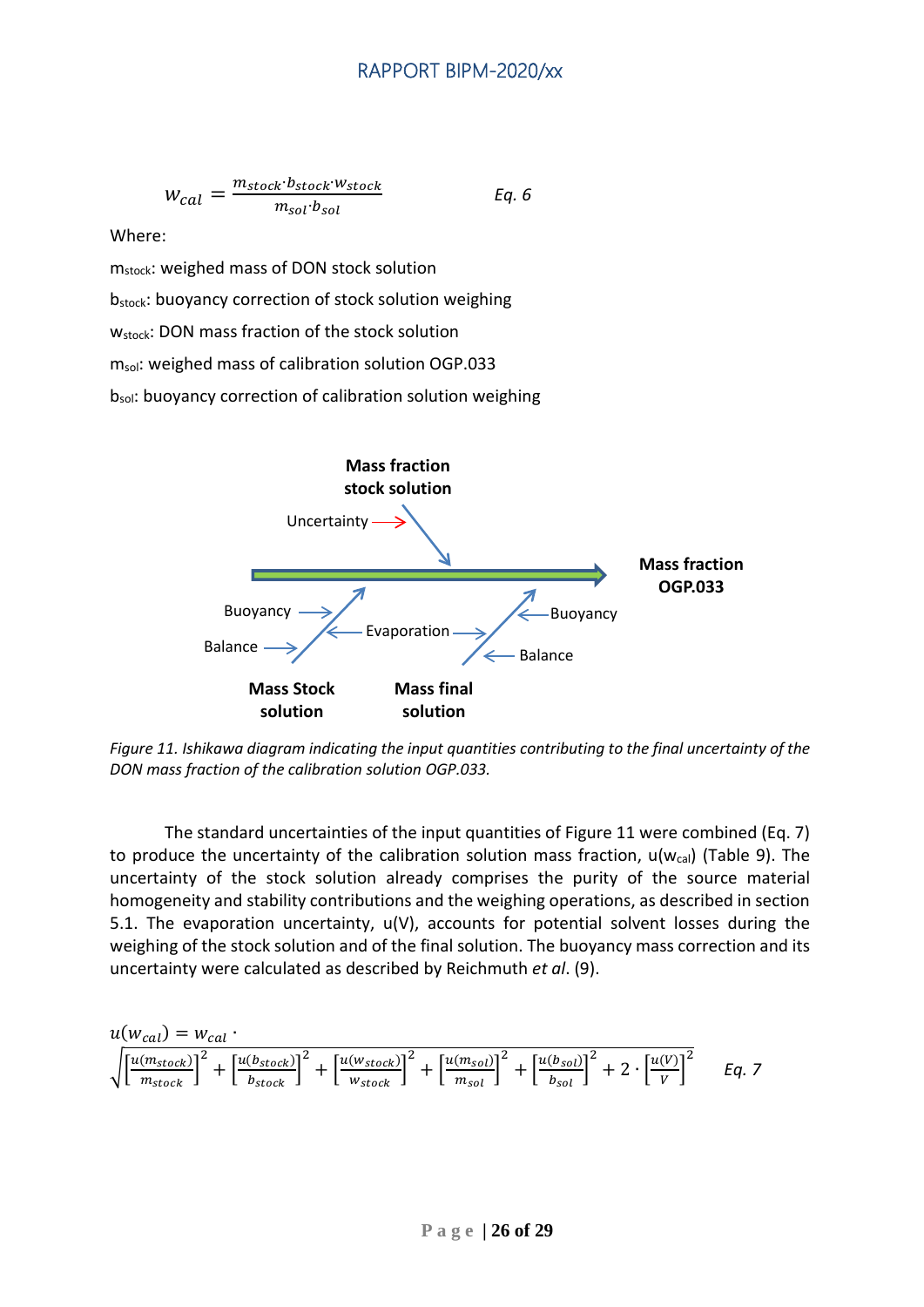| Unc.<br>source | $u(m_{stock})$<br>$m_{stock}$ | $u(b_{stock})$<br>$\nu_{stock}$ | $u(w_{stock})$<br>$W_{stock}$ | $u(m_{sol})$<br>$m_{sol}$ | $u(b_{sol})$<br>$b_{sol}$ | u(V)<br>$\mathbf{v}$ | $U_{rel}$ $(\%)$ | $U(W_{cal}$<br>$\mu$ g/g | $U(w_{cal})$<br>$\mu$ g/g (k = 2, |
|----------------|-------------------------------|---------------------------------|-------------------------------|---------------------------|---------------------------|----------------------|------------------|--------------------------|-----------------------------------|
| Value (%)      | 0.0468                        | 0.0020                          | 1.531                         | 0.0028                    | 0.0020                    | 0.005                | 1.532            | 0.48                     | 0.96                              |

*Table 9. Individual uncertainty components contributing to the final combined uncertainty of OGP.024 mass fraction.*

The homogeneity (Table 7, section 6.3,  $u_{bb}$ ) and stability (section 6.2,  $u_{hts}$ ) uncertainty contributions of 0.27 % and 2.77 %, respectively for the main component *DON* obtained by LC-DAD were combined with the uncertainty  $u(w_{cal})$  corresponding to the gravimetric value assignment − to produce a final estimate of the mass fraction uncertainty of the calibration solution batch (Table 10).

*Table 10. Combination of the uncertainty from the gravimetric value assignment, the uncertainty from between-ampoule homogeneity and the stability uncertainty to estimate the final uncertainty of the DON mass fraction in the batch of the calibration solution OGP.033.*

| $u(w_{cal})_{rel}$ (%) | $U_{bb}$ $(\%)$ | $U$ lts $(%)$ | $u$ (comb) $_{rel}$ (%) | $W_{cal}$ $\mu$ g/g | $U$ (comb) $\mu$ g/g<br>$(k = 2)$ |
|------------------------|-----------------|---------------|-------------------------|---------------------|-----------------------------------|
| 1.532                  | 0.27            | 2.77          | 3.18                    | 31.3                | 2.0                               |

The DON mass fraction value and associated expanded uncertainty (*k = 2*) of the calibration solution batch OGP.033 was  $31.3 \pm 2.0$  µg/g.

## <span id="page-26-0"></span>**6.5 Mass fraction value verification by analytical methods**

The *DON* mass fraction value assigned gravimetrically to the calibration solution OGP.033 was verified by independent analytical methods to gain additional confidence in the certified value. The LC-DAD-MS/MS method described in section 4 was used for this purpose. Ideally, a different DON calibrant of certified purity should be used for calibration so that results are completely independent. In the absence of such calibrant, a partially independent calibration solution was prepared from the same original source material (OGO.179). In addition, the gravimetrically prepared calibration solution OGP.033 was verified by UV spectrometry at a wavelength of 219 nm. The mass fraction was assigned independently of calibrators using a published molar extinction coefficient of  $\varepsilon$ (219 nm) = 6983 ± 126 L·mol<sup>-</sup>  $1$ ·cm<sup>-1</sup> in acetonitrile (5,8).

Figure 12 shows the mass fraction value verification of an ampoule of OGP.033 material. The value assigned gravimetrically (section 6.4) was compared to the analytical values obtained using the LC-DAD method and an additional UV spectrophotometry method at 219 nm detection and corresponding molar extinction coefficient. The agreement between the pairs of methods values is conveniently assessed using the degrees of equivalence (DoE):

$$
DoE = w(cal)_{meth} - w(cal)_{grav} \qquad Eq. 8
$$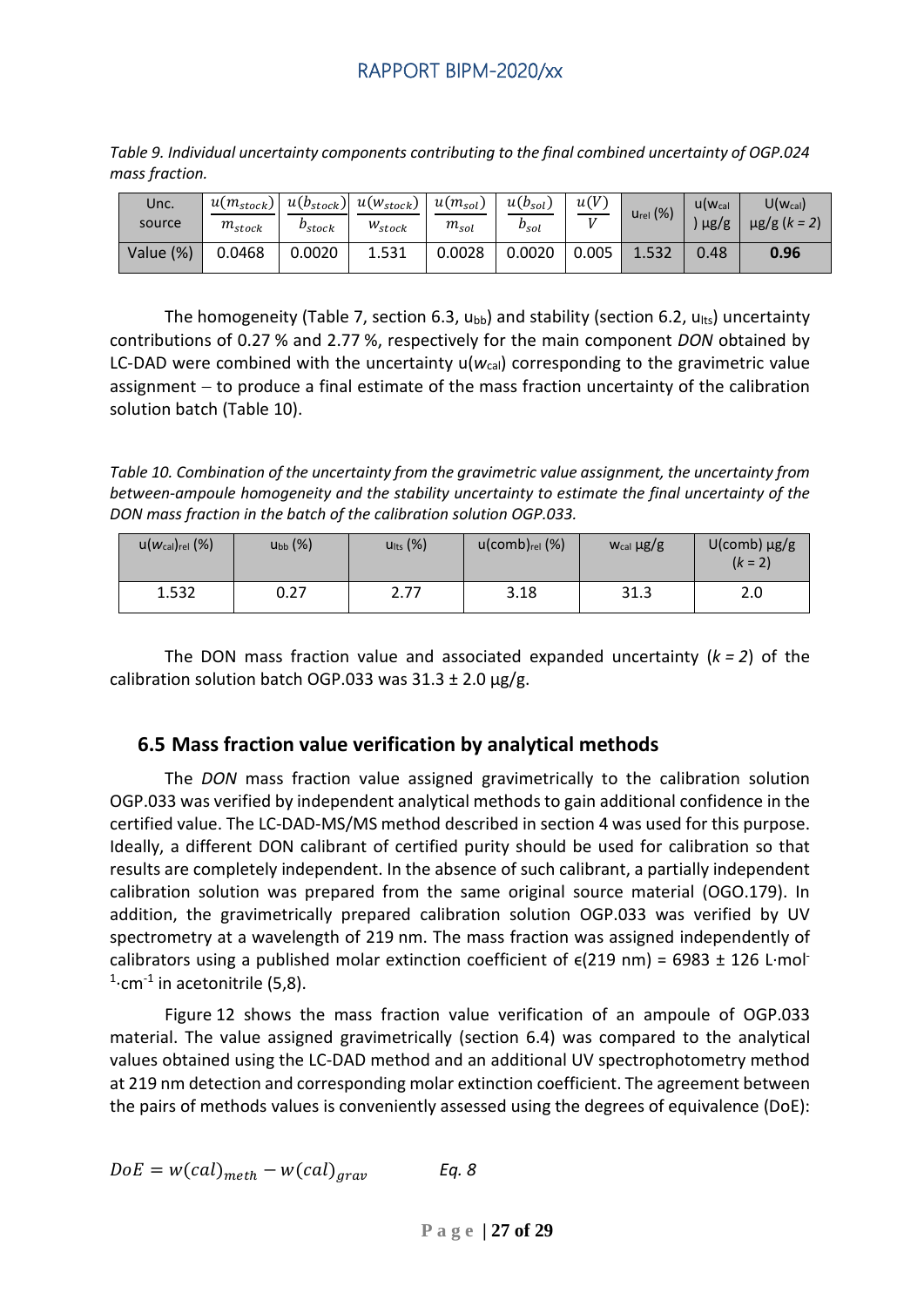where w(cal)<sub>meth</sub> and w(cal)<sub>grav</sub> are the mass fractions calculated using the analytical and the gravimetric methods, respectively.

The standard uncertainties of the gravimetric (including the homogeneity and stability components) and analytical values add in quadrature to yield the combined uncertainty of the DoE value. The expanded uncertainty bars (*k* = 2) crossing zero indicate the agreement of the analytical measurements (LC-DAD or UV spectrophotometry) with the gravimetrically assigned value, taking into account the uncertainty associated with each value, at an approximately 95 % confidence level.



*Figure 12. Degrees of equivalence (DoE) plot between the gravimetrically assigned value of OGP.033 and the analytical values obtained by LC-DAD and UV spectrophotometric methods, respectively. Error bars represent expanded uncertainties of the DoE values (k = 2).*

#### <span id="page-27-0"></span>**7. Acknowledgements**

The chromatography and mass spectrometry methods used in this study were developed by the co-author of this document, Zhen Guo (NIM), in the course of his secondment at the BIPM. He also was involved in the gravimetric preparation of the DON solutions, filling, homogeneity studies and setting up stability studies. The measurements of the DON stability studies and the DON mass fraction value verification were carried out by Xianjiang Li (NIM) and Yan Gao (NIM) during theirsecondments at the BIPM, respectively. The support of the parent institutions in making them available for secondment to the BIPM is gratefully acknowledged.

#### <span id="page-27-1"></span>**8. References**

1 BIPM CBKT programme: Safe Food and Feed in Developing Economies.